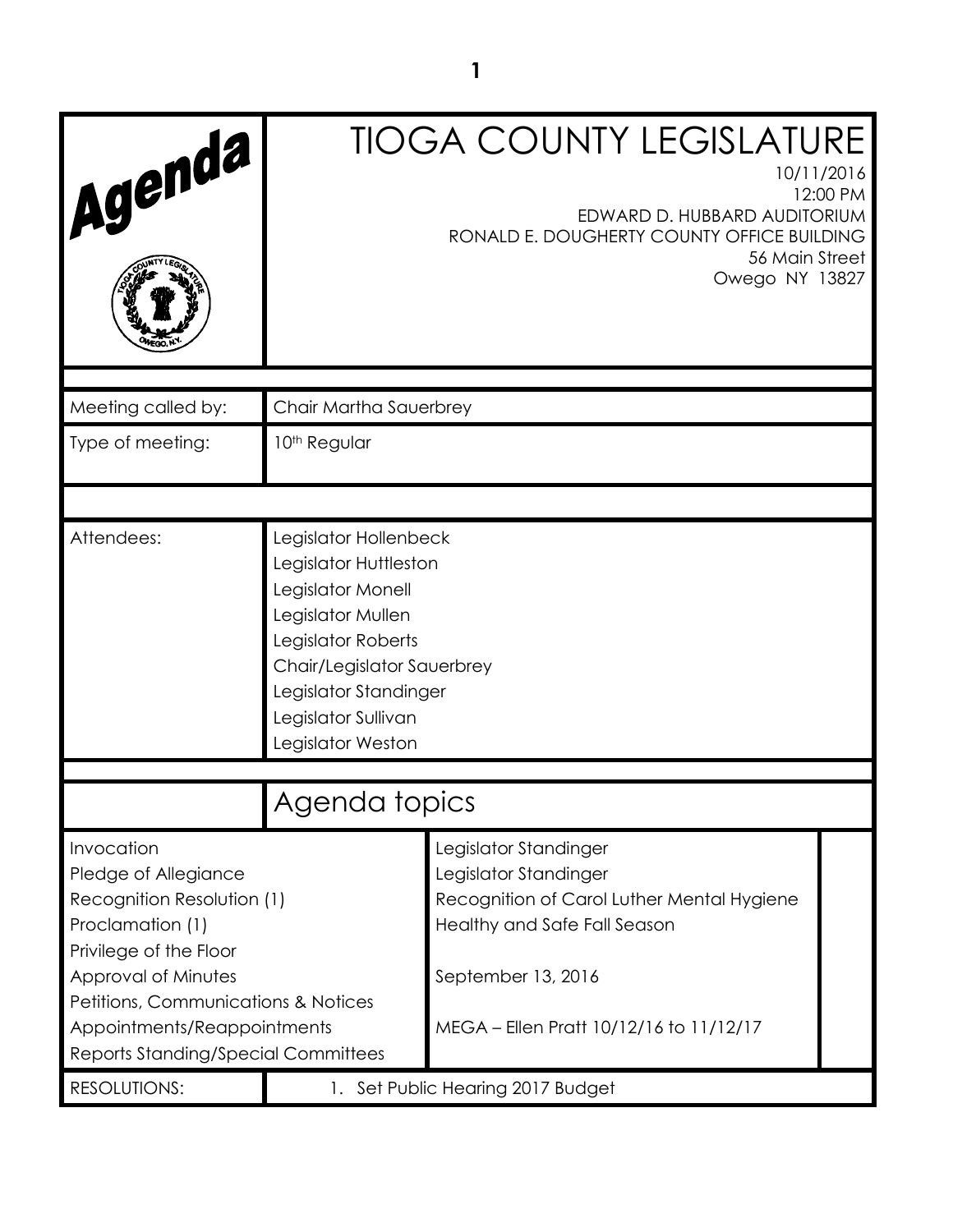| 2. Authorize Transfer of Funds for purchase of chairs for the<br>Economic Development & Planning Conference Room                                                                        |
|-----------------------------------------------------------------------------------------------------------------------------------------------------------------------------------------|
| 3. Transfer of Funds District Attorney                                                                                                                                                  |
| 4. Budget Transfer in Liability Fund for Flood Insurance                                                                                                                                |
| 5. Authorize<br>Draw-Down<br>for<br>Financial<br>Management<br>Accounting System (FMAS)                                                                                                 |
| 6. Authorize 2017 Tax Map Maintenance Contract                                                                                                                                          |
| 7. Award HHS Standby Generator Installation to Diekow Electric                                                                                                                          |
| 8. Transfer Funds for the HHS Standby Generator Installation                                                                                                                            |
| 9. Award Contract to Labella Associates for inspection services<br>of the HHS Generator Installation                                                                                    |
| 10. Approve change order for Coddington Road Bridge                                                                                                                                     |
| 11. Award Contract for Substance Abuse Prevention Program<br><b>Tioga County</b>                                                                                                        |
| 12. Authorize Execution of Easement between Tioga County and<br>Nicholas Calderone                                                                                                      |
| 13. Authorize Execution of Easement between Tioga County and<br>Richard and Hope VanScoy                                                                                                |
| 14. Authorize Execution of Agreement with Rensselaer County to<br>piggyback off Rensselaer County bid                                                                                   |
| 15. Authorize<br>Acquisition<br>of<br>Property<br>for<br>Candor<br><b>Communications Tower Site</b>                                                                                     |
| 16. Appoint Member to Youth Board Youth Bureau                                                                                                                                          |
| 17. Amend County Policy 44: Non-Union Benefits                                                                                                                                          |
| 18. Authorize Purchase of Specific Excess and Employers' Liability<br>Insurance for Workers' Compensation Program                                                                       |
| 19. Contract with Lifetime Benefit Solutions, Inc. to administer<br>flexible spending and health reimbursement account<br>programs                                                      |
| 20. Authorize Contract with POMCO for Workers' Compensation<br>Administration                                                                                                           |
| 21. Abolish one (1) full-time Senior Data Entry Machine Operator<br>Position and Create one (1) full-time Senior Account Clerk-<br><b>Typist Position Department of Social Services</b> |
| 22. Authorize Appointment of Director of Veterans' Service<br><b>Agency Veterans' Services</b>                                                                                          |
| 23. Amend Resolution 163-16 Department of Social Services                                                                                                                               |
| 24. Authorize Reclassification of one (1) full-time vacancy to<br>three (3) part-time positions Mental Hygiene                                                                          |
| 25. Create and Fill Temporary, full-time Maintenance Mechanic I<br><b>Position Public Works</b>                                                                                         |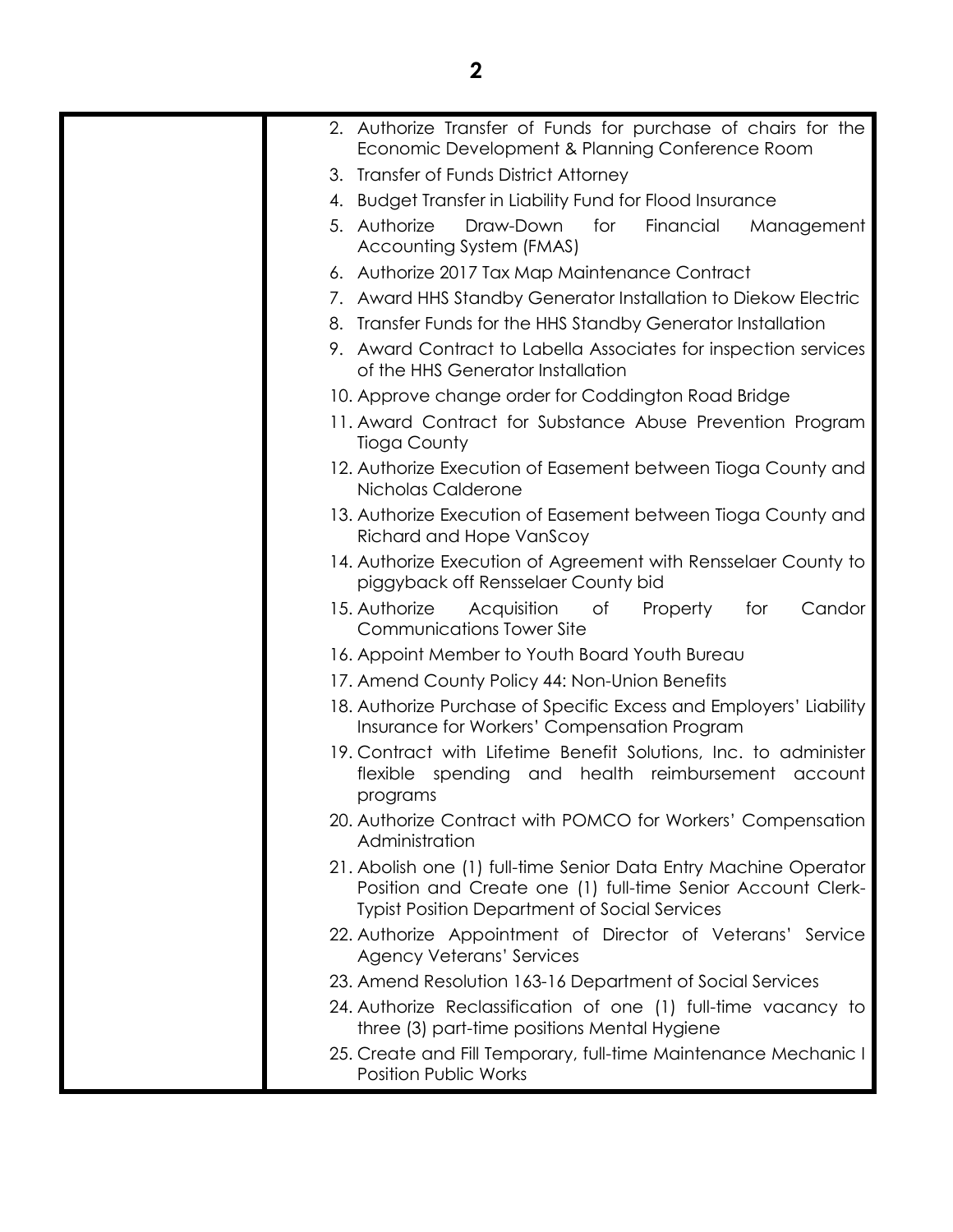REFERRED TO HEALTH & HUMAN SERVICES COMMITTEE

RESOLUTION NO. –16 RECOGNITION OF CAROL LUTHER'S 28 YEARS OF DEDICATED SERVICE TO THE TIOGA COUNTY DEPARTMENT OF MENTAL HYGIENE

WHEREAS: Carol Luther was appointed to the position of Account Clerk Typist on July 12, 1988, in the Tioga County Department of Mental Hygiene; Carol was appointed to the position of Records Management Clerk in December 28, 2000; a position she has held until retirement; and

WHEREAS: Carol Luther has been extremely dedicated, loyal and professional in the performance of her duties and responsibilities during the past 28 years to the Mental Hygiene Department. She has earned the respect of her colleagues and peers throughout Tioga County; and

WHEREAS: Carol Luther will retire on October 29, 2016; therefore be it

RESOLVED: That the Tioga County Legislature, on its own behalf, as well as on behalf of the citizens of Tioga County, express sincere gratitude to Carol Luther for her over 28 years of dedicated and loyal service to the residents of Tioga County; and be it further

RESOLVED: That this resolution be spread upon the minutes of this meeting and a certified copy be presented to this outstanding employee, Carol Luther.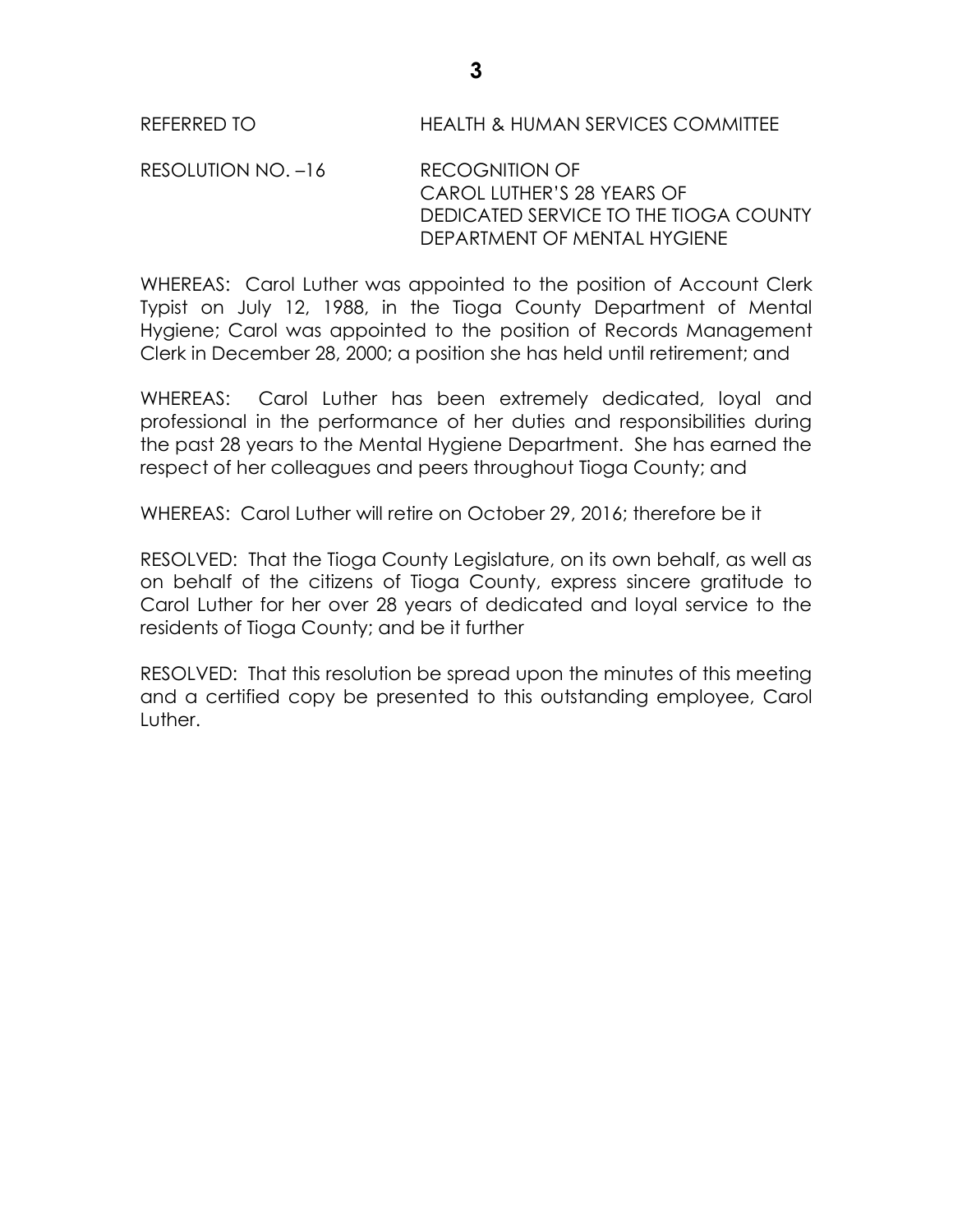#### County of Tioga EXECUTIVE PROCLAMATION

WHEREAS: The health and safety of our citizens is of primary concern for the County of Tioga; and

WHEREAS: Tioga County embodies all that the Fall season has to offer; and

WHEREAS: The Fall bounty of pumpkins, carrots, cabbage, apples and more boast healthy nutrients and are grown here and sold at local produce markets. Supporting sustainable family farms and local agriculture benefits the local economy; and

WHEREAS: The health of our citizens can be further enriched by the benefits of walking Tioga County walkways and trails to enjoy the Fall colors found surrounding the area; and

WHEREAS: Pedestrians, and especially hunters, are to wear bright orange vests during the shortening days and opening of hunting season to prevent injury; therefore be it resolved that

THE TIOGA COUNTY LEGISLATURE, County of Tioga, does hereby proclaim the month of October, 2016 as the start of a

HEALTHY AND SAFE FALL SEASON IN TIOGA COUNTY

and encourages all residents to visit local produce markets for healthy Fall produce and to safely enjoy the Fall season on Tioga County walkways and trails.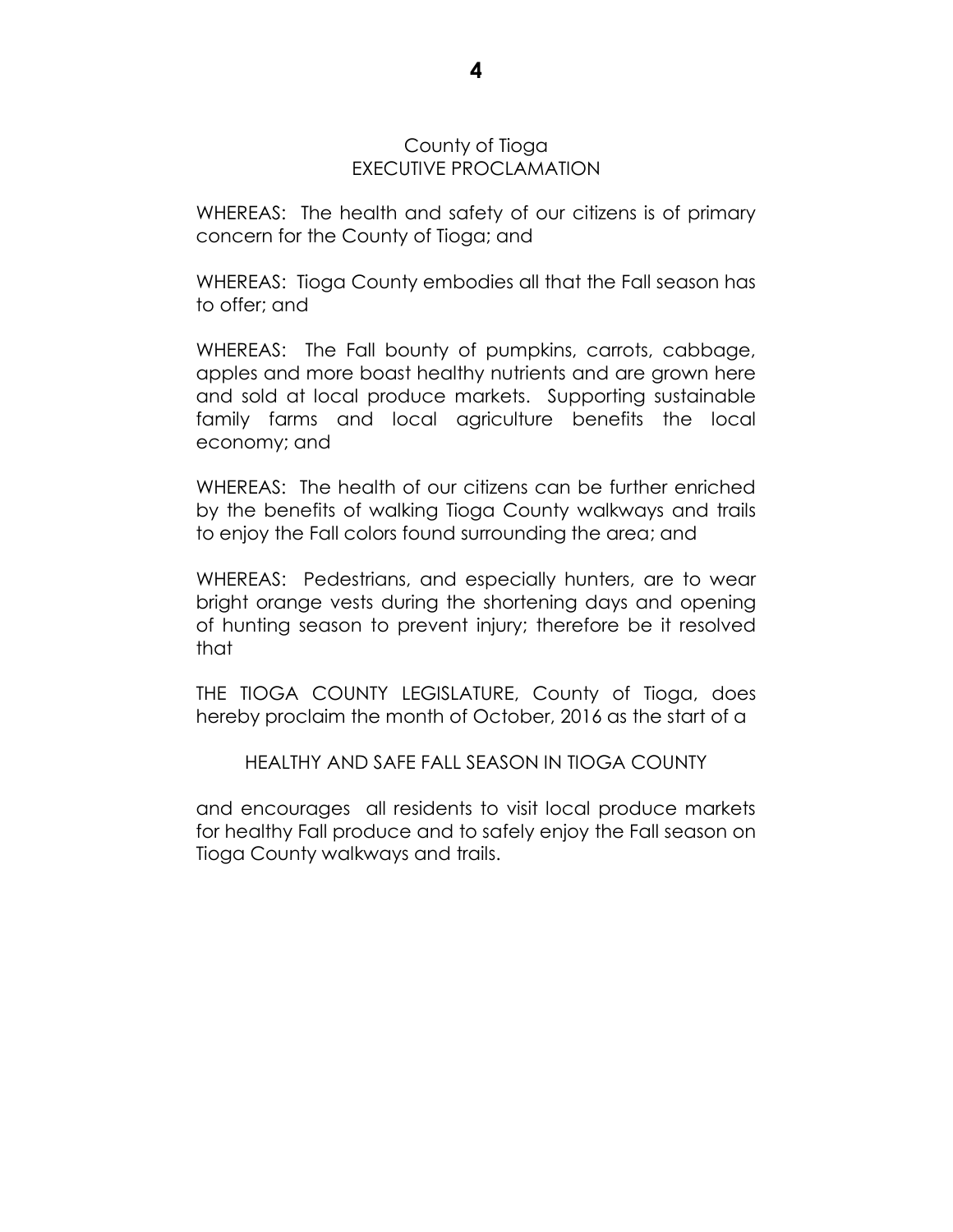| REFERRED TO: | <b>FINANCE/LEGAL COMMITTEE</b> |
|--------------|--------------------------------|
|              |                                |

RESOLUTION NO. -16 SET PUBLIC HEARING 2017 BUDGET

RESOLVED: That the public hearing on the tentative Tioga County Budget for 2017 be held at 6:00 P.M., Wednesday, November 16, 2016 in the Edward D. Hubbard Auditorium of the County Office Building, 56 Main Street, Owego, New York 13827.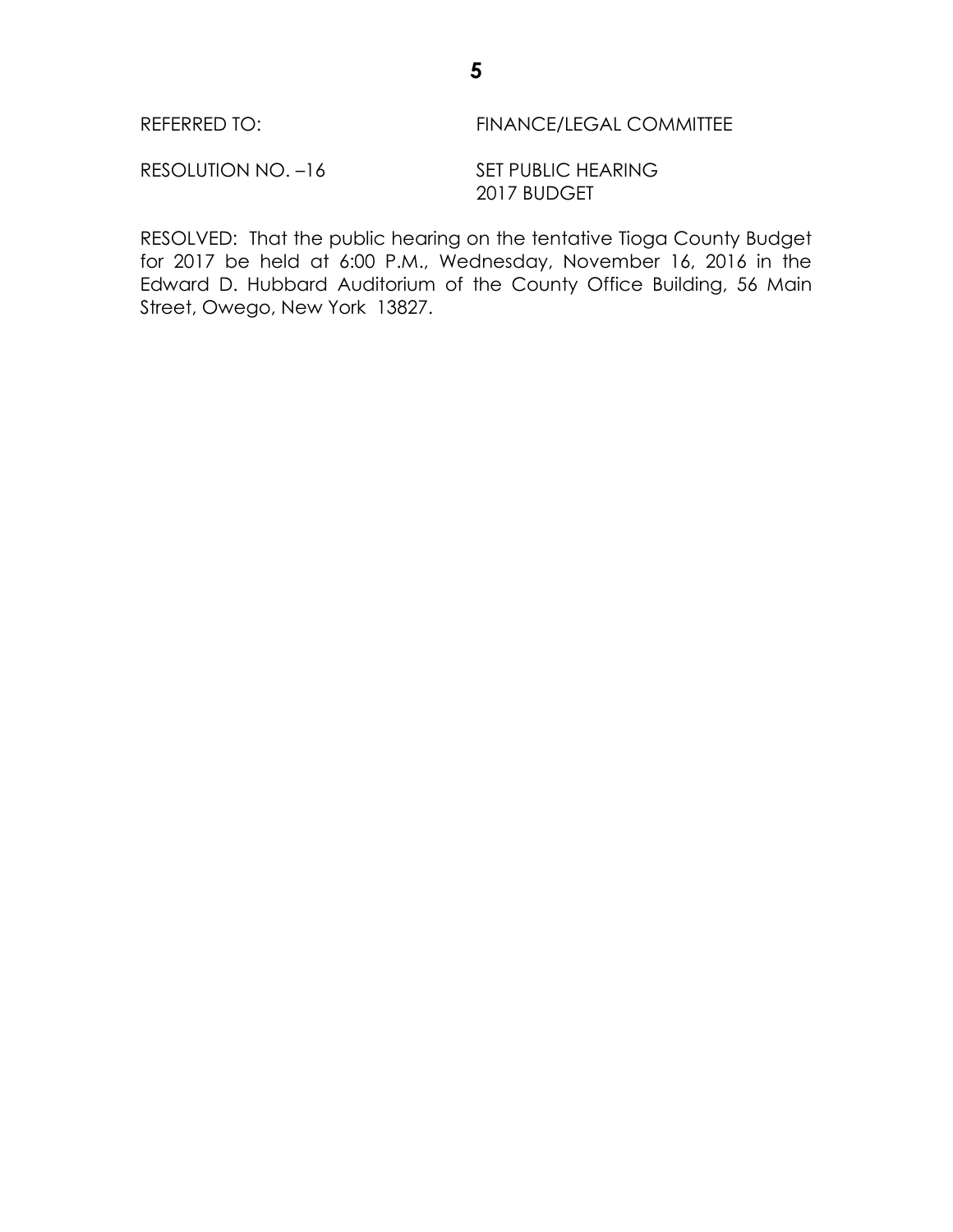| REFERRED TO: | ED&P COMMITTEE           |
|--------------|--------------------------|
|              | <b>FINANCE COMMITTEE</b> |

RESOLUTION NO. –16 AUTHORIZE TRANSFER OF FUNDS FOR PURCHASE OF CHAIRS FOR THE ECONOMIC DEVELOPMENT & PLANNING CONFERENCE ROOM

WHEREAS: The Economic Development & Planning Conference Room has limited chairs for guest seating; and

WHEREAS: The Economic Development and Planning expense account has been previously established for the purchase of chairs; therefore be it

RESOLVED: That the Director of Economic Development & Planning be authorized to purchase the guest chairs for the Economic Development and Planning Conference Room and that the following sums be transferred for this purchase:

From: ED&P Account A6422 - 540420 \$250.00

To: ED&P Account A6422 - 520070 \$250.00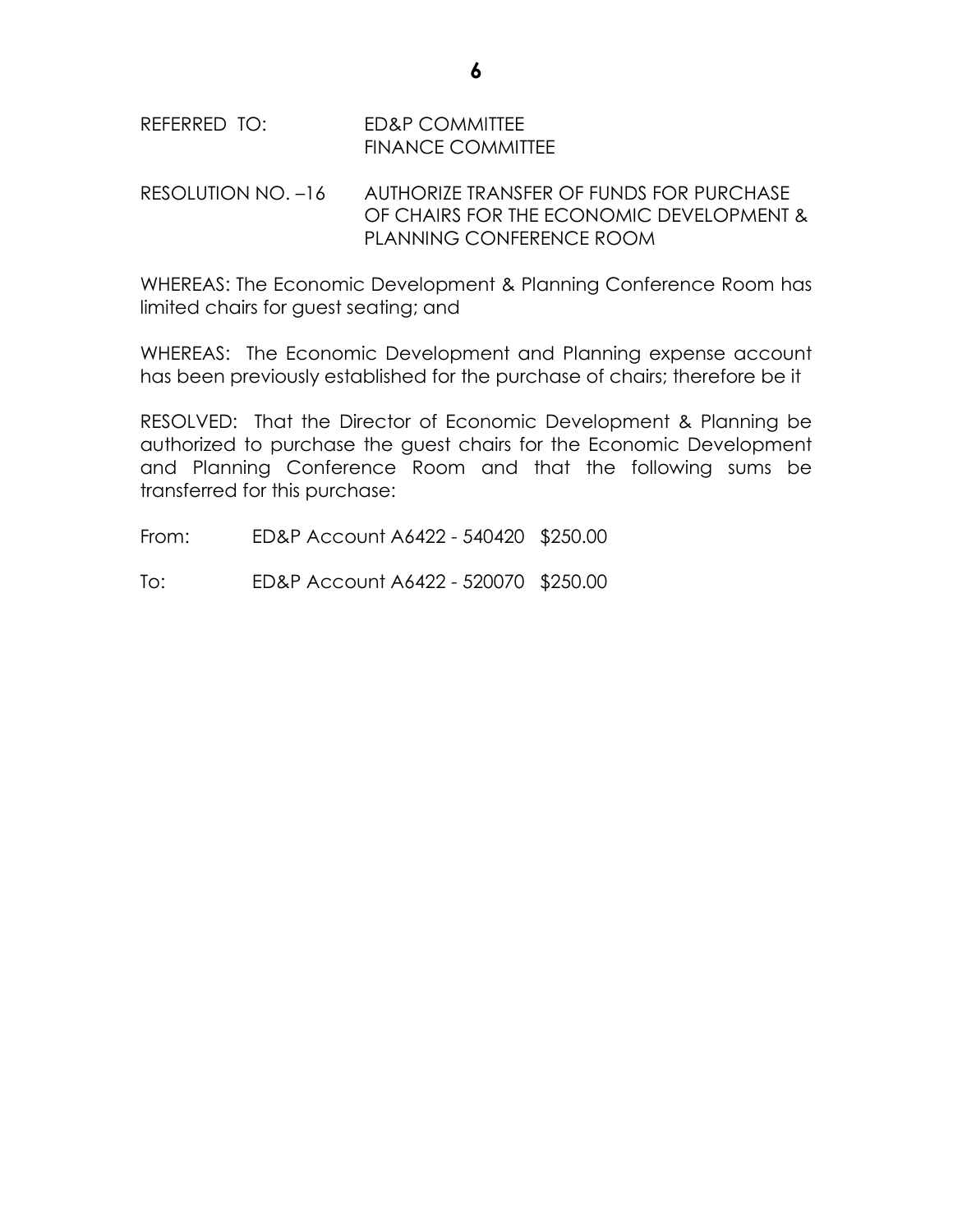| REFERRED TO:       | <b>FINANCE/LEGAL COMMITTEE</b> |
|--------------------|--------------------------------|
| RESOLUTION NO. -16 | TRANSFER OF FUNDS              |
|                    | <b>DISTRICT ATTORNEY</b>       |

WHEREAS: The District Attorney's Office has a need for a safe for trial evidence and confidential documents; and

WHEREAS: The District Attorney's budget does not have sufficient funds in their office equipment account; therefore be it

RESOLVED: That the District Attorney be authorized to purchase a safe for trial evidence and confidential documents at a cost not to exceed \$735.00 and that following sums be transferred from within the District Attorney's budget to cover the costs of the safe:

| From: A1165 540140 Contracting Services | \$734.95 |
|-----------------------------------------|----------|
|                                         |          |

To: A1165 520200 Office Equipment \$734.95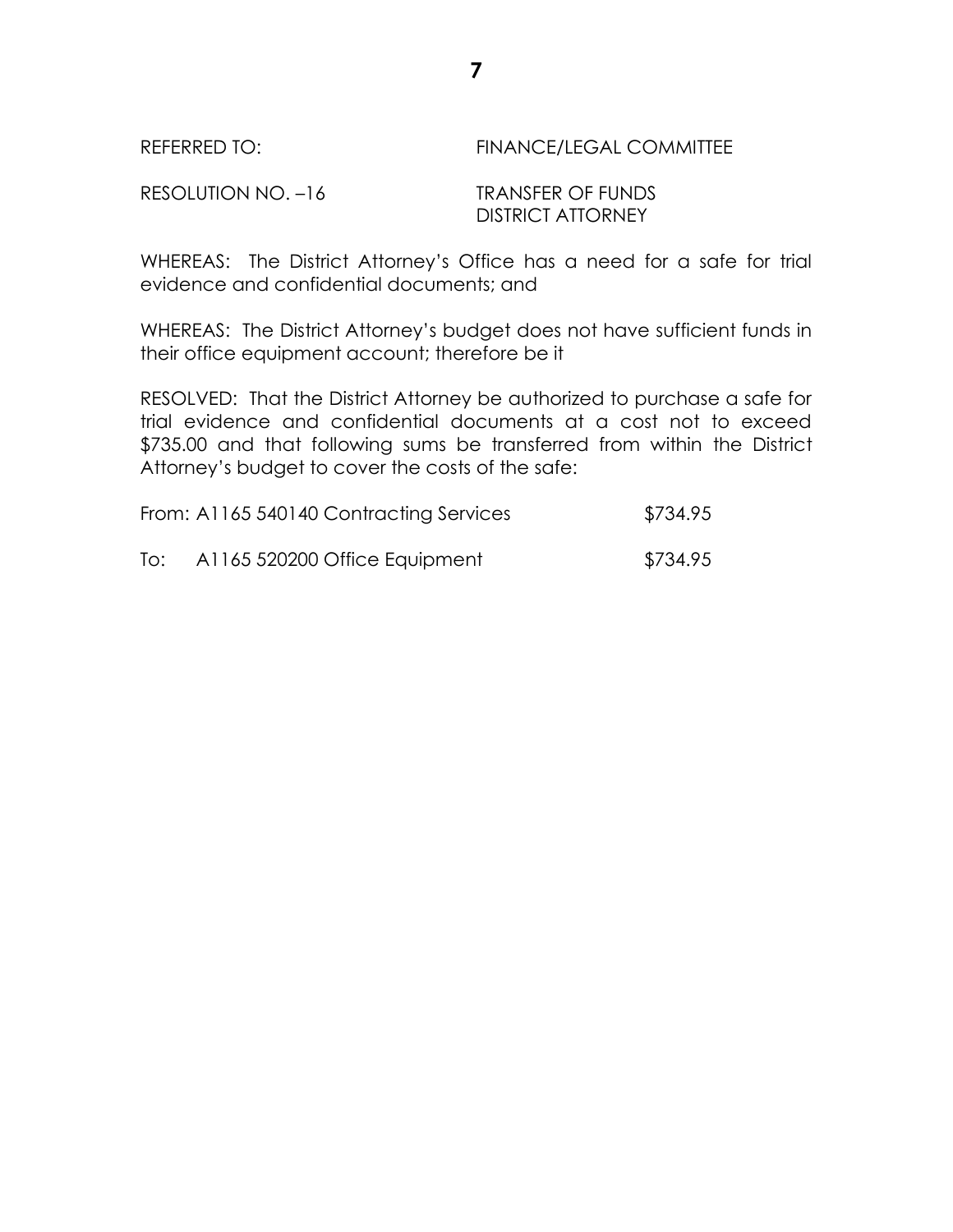REFERRED TO: TREASURER'S

# **FINANCE**

RESOLUTION NO. -16 BUDGET TRANSFER IN LIABILITY FUND FOR FLOOD INSURANCE

WHEREAS: The Treasurer's Department received invoices for Flood Insurance renewals for 2 buildings and there are insufficient funds to cover these costs, and

WHEREAS: The County's 7 Annual Flood Insurance policies have increased by over 19% from the prior year premiums, and

WHEREAS: The Unallocated Insurance Account CI 1910 540270 has limited unexpended funds of \$861.96 from the 2016 budget and is unable to process the current invoices, and

WHEREAS: The funding is available in the Insurance Judgement and Claims account CI 1930 540270; and

WHEREAS: The Renewal Premiums are due and payable when billed and such policies will expire on 10/30/16; therefore be it

RESOLVED: That the Tioga County Legislature authorizes the following transfer:

| FROM: CI 1930 540270 | Judgements and Claims | \$28,000.00 |
|----------------------|-----------------------|-------------|

TO: CI 1910 540270 Unallocated Insurance \$28,000.00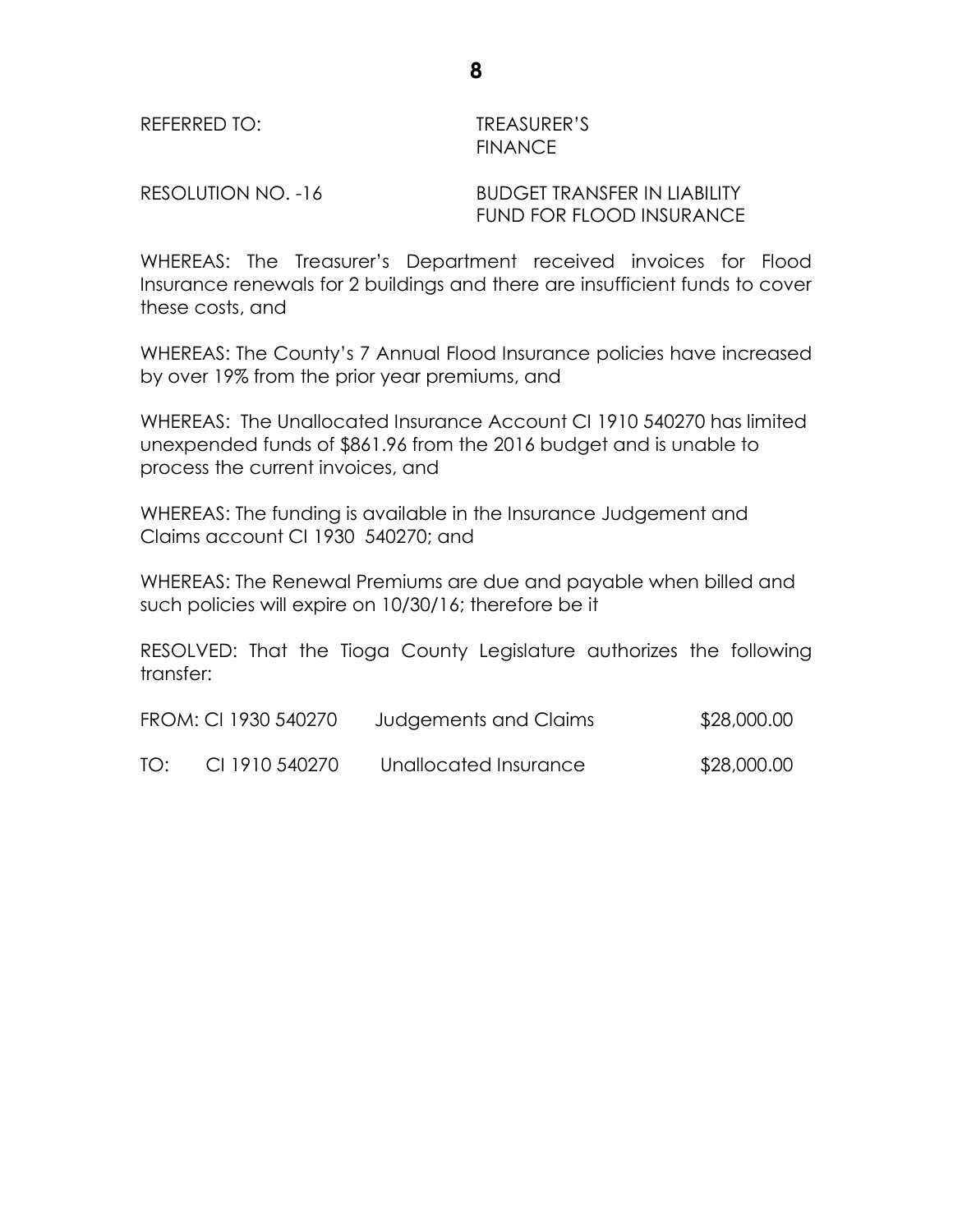#### REFERRED TO: FINANCE/LEGAL COMMITTEE

RESOLUTION NO. -16 AUTHORIZE DRAW-DOWN FOR FINANCIAL MANAGEMENT ACCOUNTING SYSTEM (FMAS)

WHEREAS: Tioga County established a Financial Management Accounting System (FMAS) Capital Reserve Account; and

WHEREAS: Tioga County is incurring expenses from Tyler Technologies, Inc. for Support and Update Licensing Services, Unlimited Client access maintenance, and System Management Services Support; therefore be it

RESOLVED: That the Tioga County Legislature authorizes the Chief Accountant/Budget Officer and Tioga County's Project Manager to transfer funds out of the Financial Management Accounting System (FMAS) Capital Reserve Account H387808 into the dedicated FMAS Capital Account H1325 520095 for 2016 in the amount of \$65,765.00 as a drawdown to fund the following:

| Support and Update Licensing        | \$50,936.63 |
|-------------------------------------|-------------|
| Unlimited Client Access Maintenance | \$ 2,700.00 |
| System Management Services Support  | \$12,127.50 |

2016 Drawdown \$65,765.00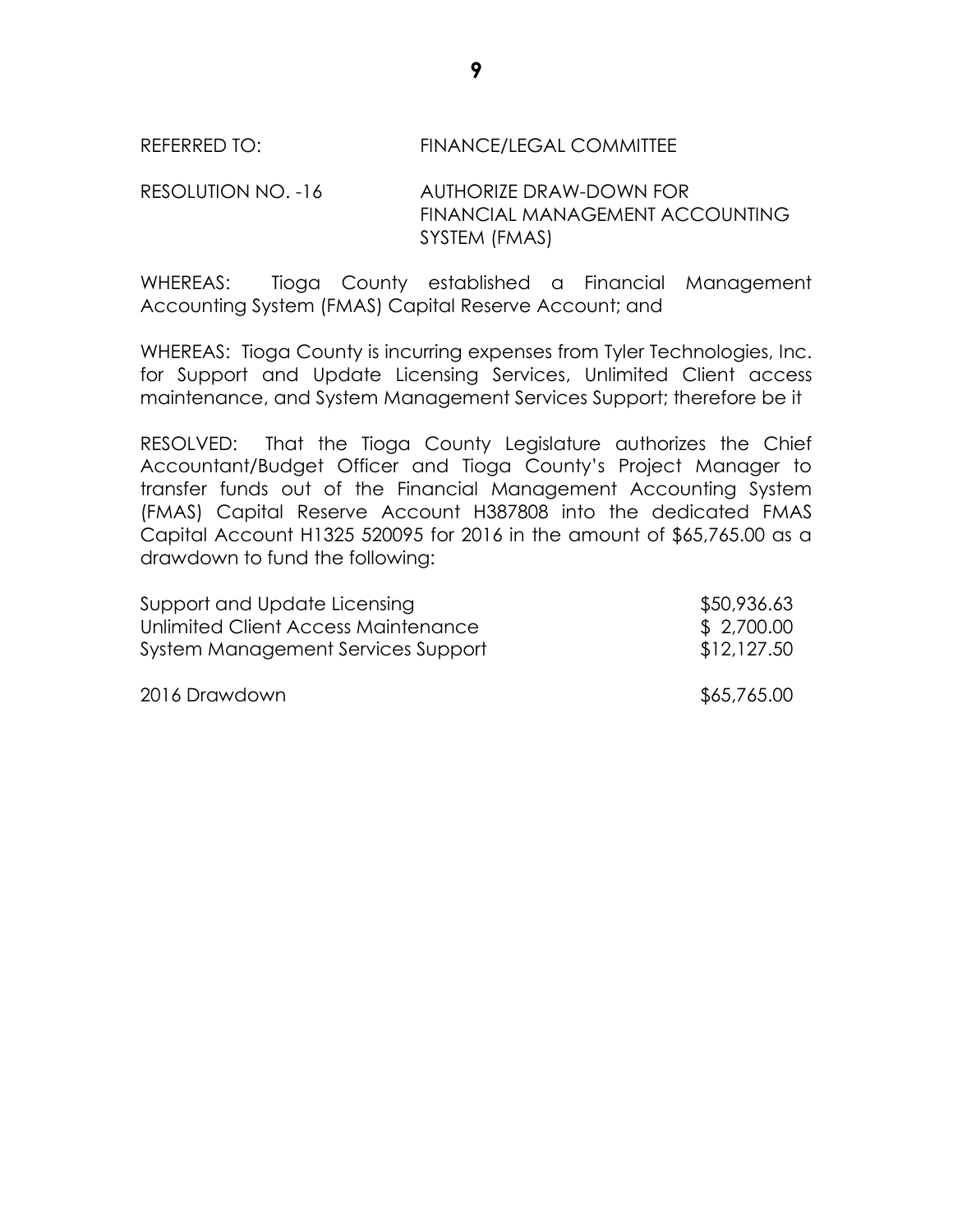# REFERRED TO: ADMINISTRATIVE SERVICES COMMITTEE

#### RESOLUTION NO. -16 AUTHORIZE 2017 TAX MAP MAINTENANCE **CONTRACT**

RESOLVED: That the Chair of the Tioga County Legislature hereby is authorized to enter into a Tioga County tax map maintenance contract with MRB Group, for the calendar year 2017 for an annual charge of \$32,000. Payable monthly, which contract will provide for straight transfers, transfer splits, filed maps and surveys, revision forms, tax map revisions, inquiries, contract revision and fee, all subject to the approval of the County Attorney.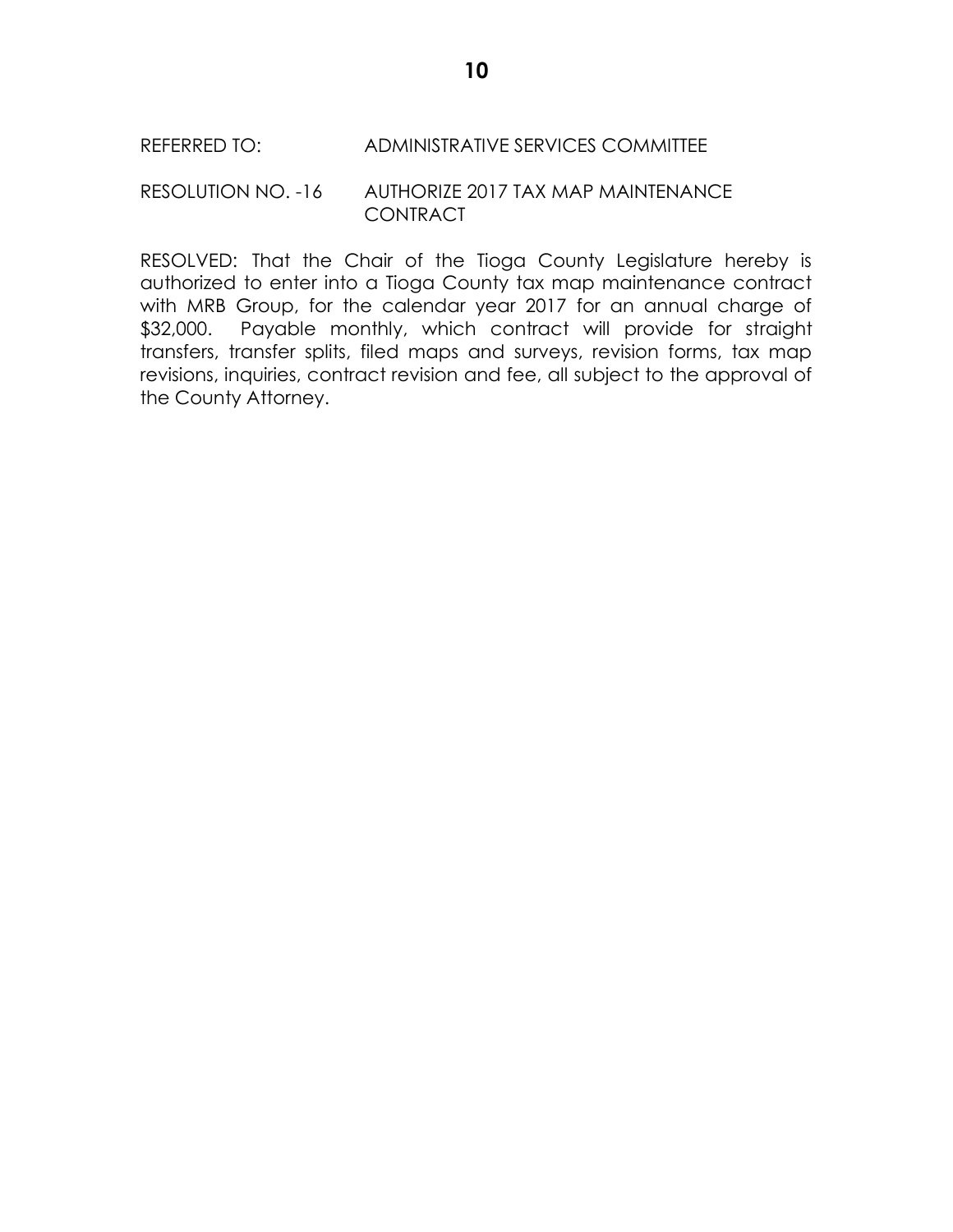RESOLUTION NO. -16 AWARD HHS STANDBY GENERATOR INSTALLATION TO DIEKOW ELECTRIC

WHEREAS: Tioga County has budgeted for a standby generator for the HHS building; and

WHEREAS: The Commissioner of Public Works received sealed bids on August 30, 2016 and the bids came in as follows:

| Diekow Electric          | \$88,800.00  |
|--------------------------|--------------|
| Nelcorp Electric         | \$99,600.00  |
| <b>Blanding Electric</b> | \$110,850.00 |

And

WHEREAS: The Deputy Commissioner of Public Works has completed the review of the bids and finds the low bidder Diekow Electric, Marathon, NY meets all of the qualifications of the bid specifications; therefore be it

RESOLVED: That the Tioga County Legislature authorizes installation of the standby generator to the lowest bidder Diekow Electric, 375 US Highway 11, Suite 1, Marathon, NY 13803 not to exceed \$88,800.00 to be paid out of H1621 520923 HHS Standby Generator.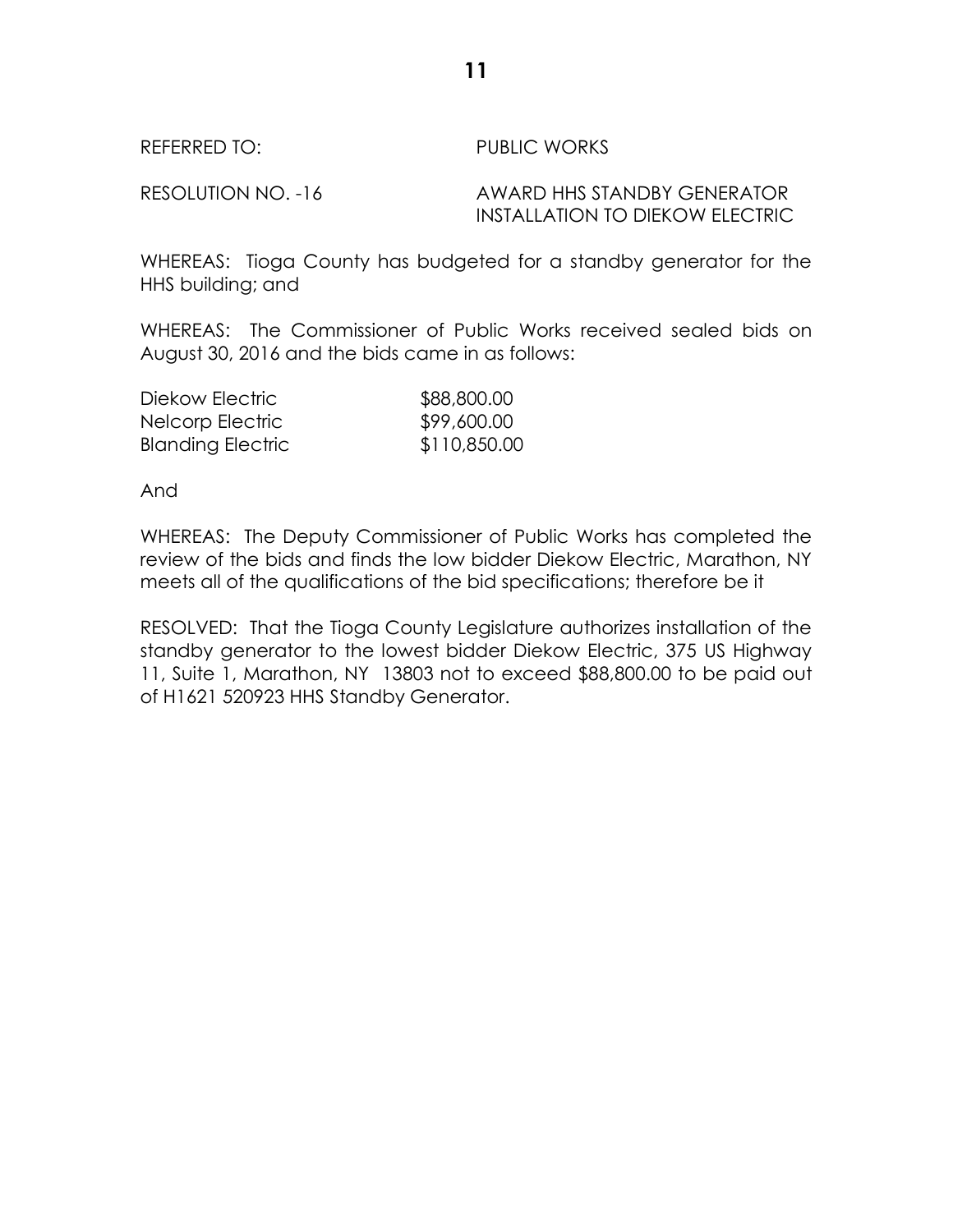RESOLUTION NO. -16 TRANSFER FUNDS FOR THE HHS STANDBY GENERATOR INSTALLATION

WHEREAS: Tioga County has budgeted for a standby generator for the HHS building; and

WHEREAS: The Commissioner of Public Works received sealed bids on August 30, 2016 for the installation of the generator which came in higher than anticipated; and

WHEREAS: The Carry Forward Capital Funds need to be transferred to the correct capital account and:

WHEREAS: The HHS Standby generator is a critical project; therefore be it

RESOLVED: That the Tioga County Legislature authorize the following transfer of funds:

| FROM: | Road Machinery 1 Ton Truck H5130 521909 \$30,000.00 |                           |  |
|-------|-----------------------------------------------------|---------------------------|--|
| TO:   | <b>HHS Standby Generator</b>                        | H1621 520923 \$30,000.00  |  |
| FROM: | <b>Standby Generator</b>                            | H1620 520923 \$150,000.00 |  |
| TO:   | <b>HHS Standby Generator</b>                        | H1621 520923 \$150,000.00 |  |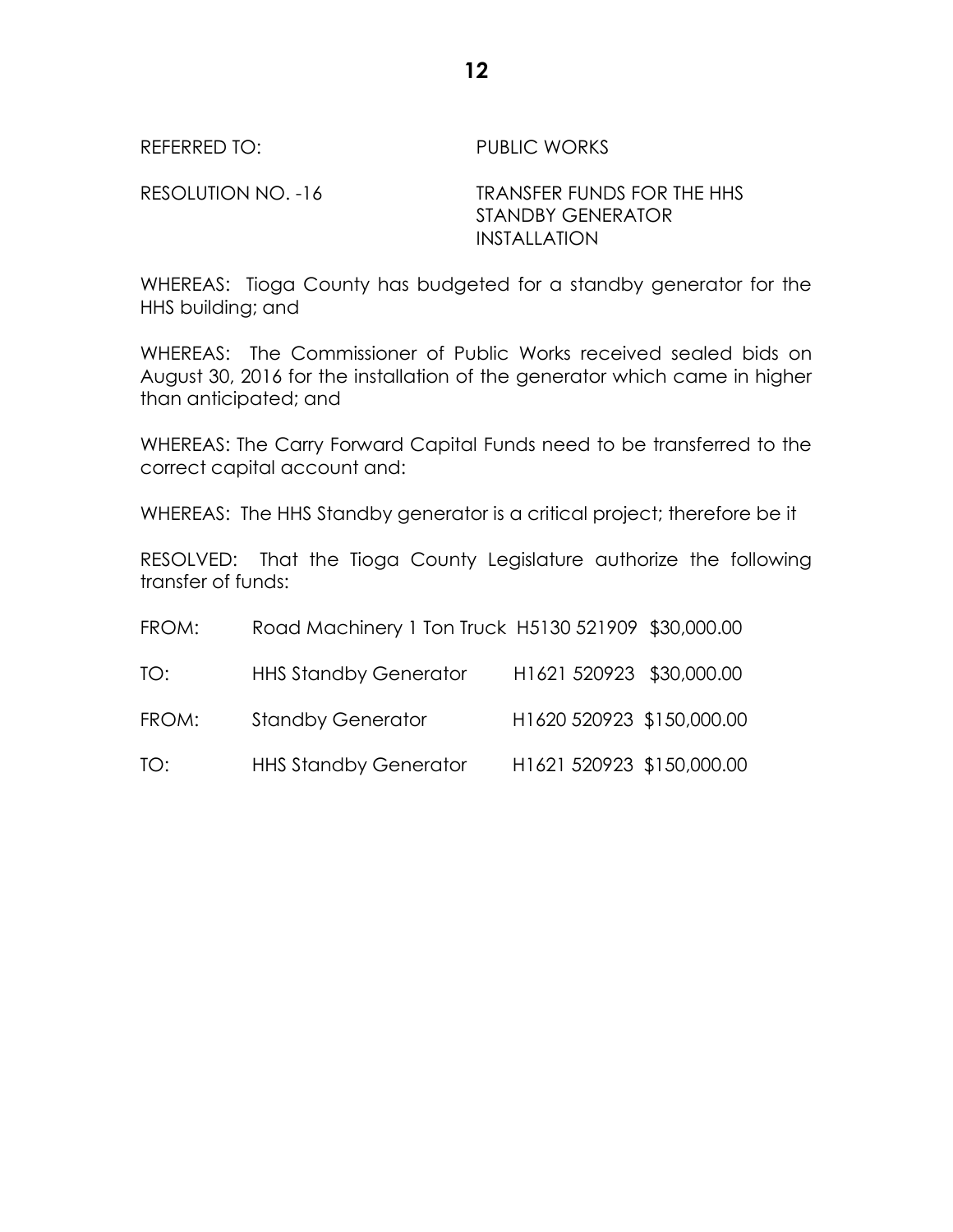RESOLUTION NO. -16 AWARD CONTRACT TO LABELLA ASSOCIATES FOR INSPECTION SERVICES OF THE HHS GENERATOR INSTALLATION

WHEREAS: Tioga County has budgeted for a standby generator for the HHS building; and

WHEREAS: Labella Associates did the design phase for this project; and

WHEREAS: The Commissioner of Public Works received a proposal for the inspection services for the HHS standby generator project; therefore be it

RESOLVED: That the Tioga County Legislature award the inspection services contract to Labella Associates, Rochester, NY 14614 in the amount of \$13,975 to be paid out of the HHS Contracting Services line item A1621.540140.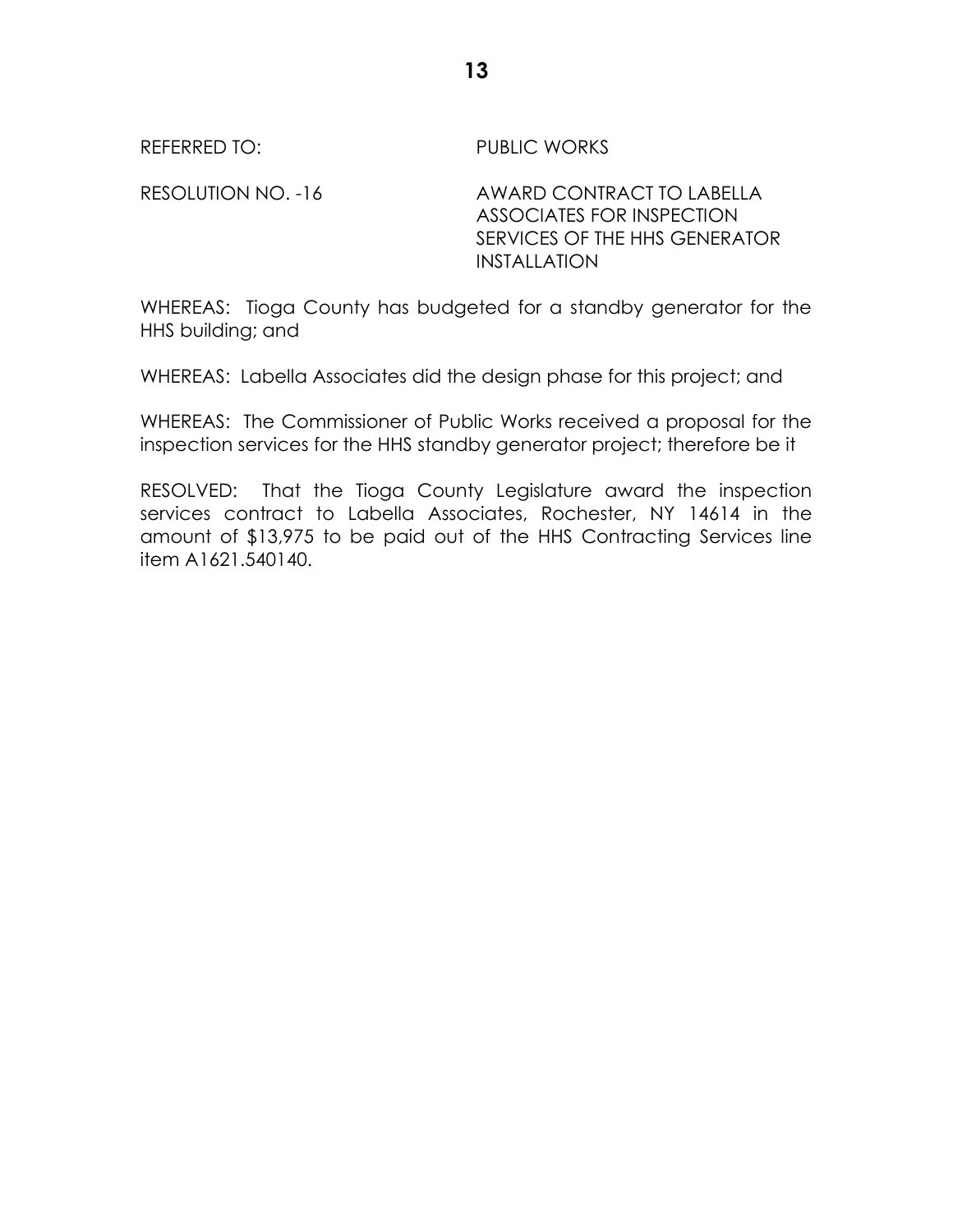RESOLUTION NO. -16 APPROVE CHANGE ORDER FOR CODDINGTON ROAD BRIDGE

WHEREAS: The construction of Coddington Road Bridge was awarded on resolution 194-15 to Economy Paving; and

WHEREAS: A change order was submitted due to additional work that was unforeseen during design; therefore be it

RESOLVED: That the Tioga County Legislature authorize additional funds be appropriated for this change order not to exceed \$62,000 to be paid out of the Coddington Road Bridge Account H5110.540002.H1408.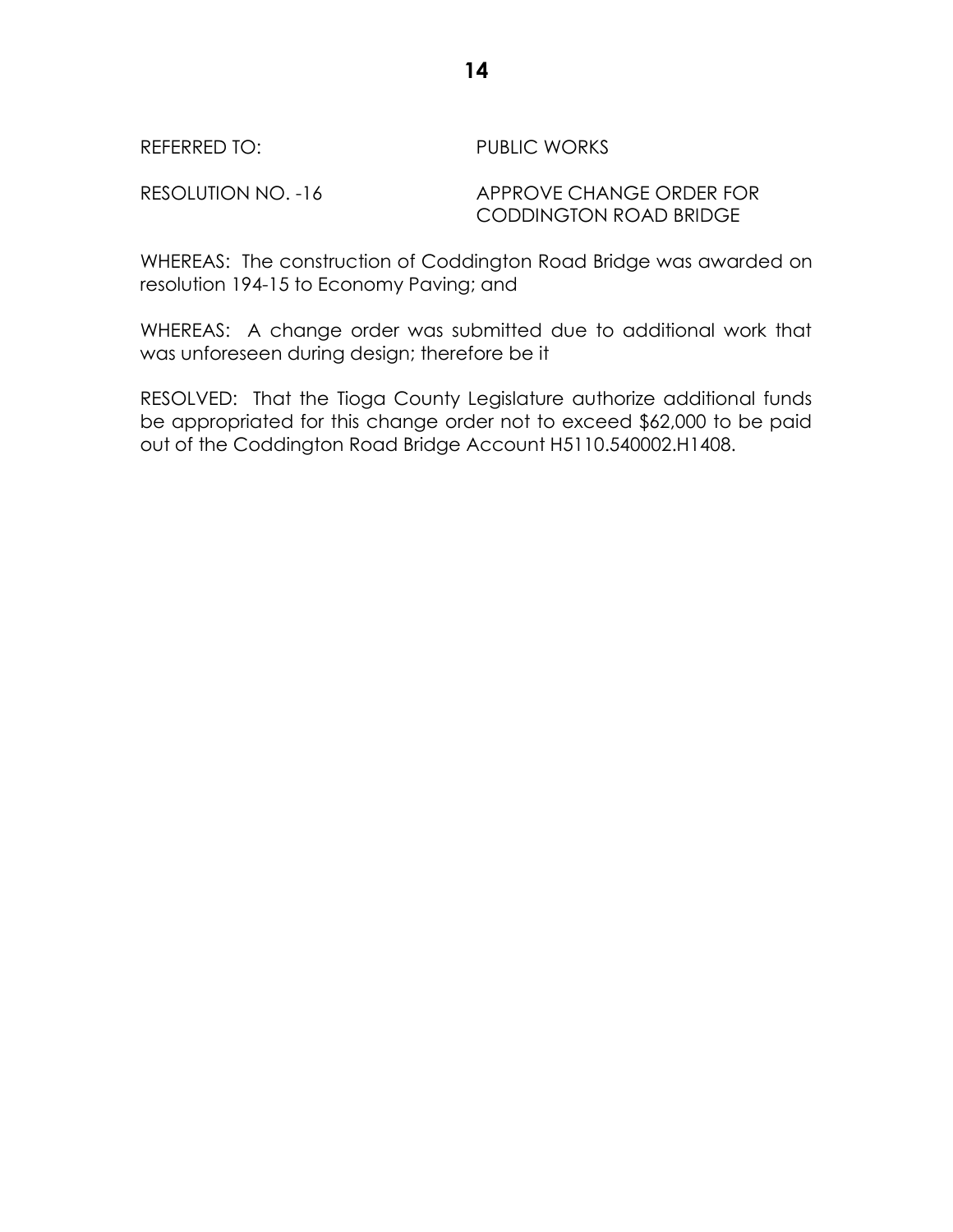# REFERRED TO: HEALTH & HUMAN SERVICES COMMITTEE

RESOLUTION NO. -16 AWARD CONTRACT FOR SUBSTANCE ABUSE PREVENTION PROGRAM TIOGA COUNTY

WHEREAS: Proposals have been received for the provision a of substance abuse prevention program in Tioga County; and

WHEREAS: The proposals were received by September 16, 2016 and reviewed by the Award/Review Committee, and the proposals were received as follows:

Council on Alcohol and Substance Abuse of Livingston County, d.b.a. Trinity Family Counseling Services of Cortland County, Inc. Our Lady of Lourdes Memorial Hospital, Inc.

and

WHEREAS: Trinity has been determined to be the agency that will best meet the needs and interests of Tioga County and whose proposal complied with all requirements; and

WHEREAS: The Director of Community Services is in agreement with this determination for the provision of substance abuse prevention services to Tioga County's youth; therefore be it

RESOLVED: That the Tioga County Legislature authorize the Department of Mental Hygiene to enter into a contract with Council on Alcohol and Substance Abuse of Livingston County, d.b.a., Trinity for the provision of Substance Abuse Prevention services.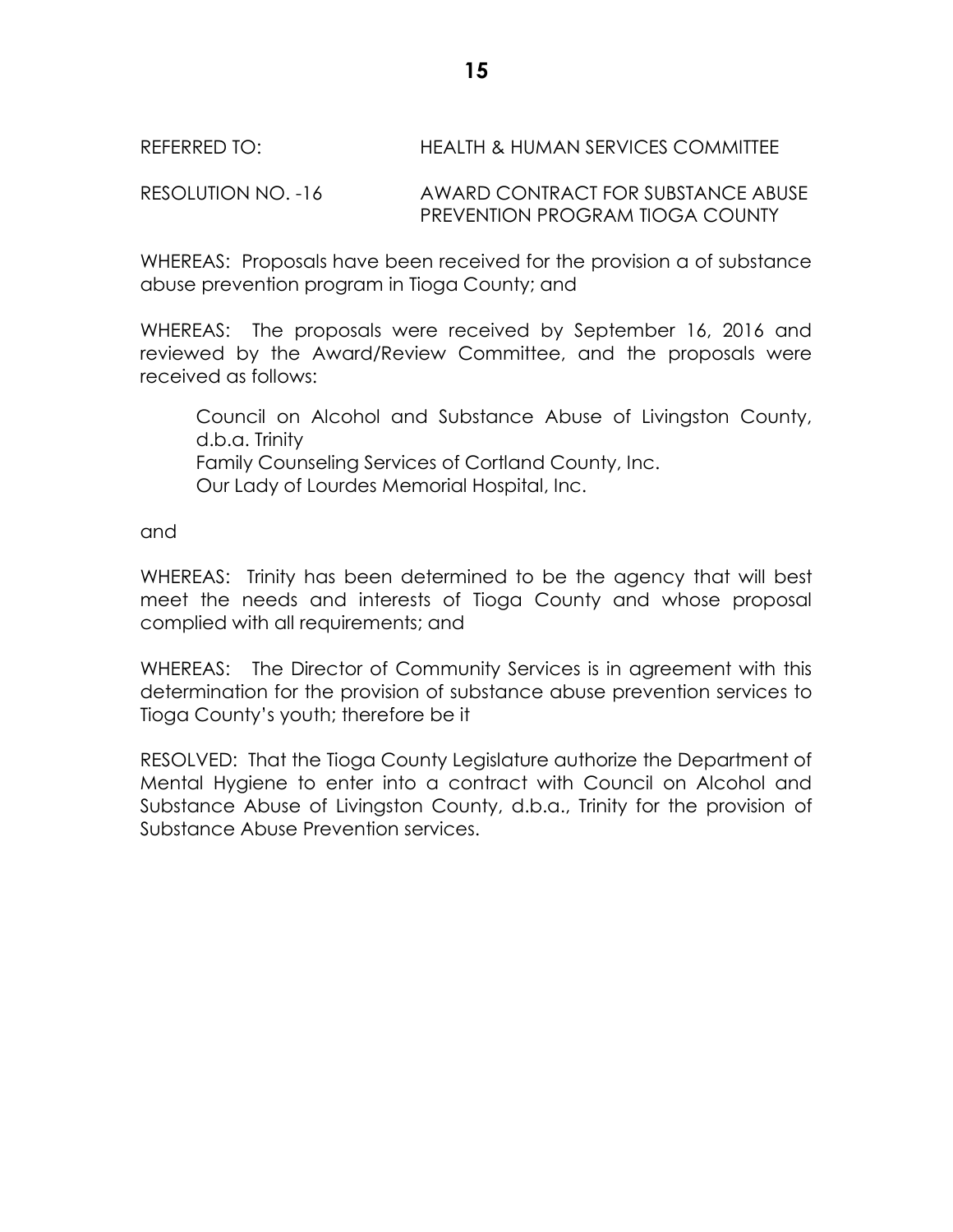RESOLUTION NO. -16 AUTHORIZE EXECUTION OF EASEMENT BETWEEN TIOGA COUNTY AND NICHOLAS **CALDERONE** 

WHEREAS: The Tioga County Fire Bureau has received a Statewide Interoperable Communications Grant, Project No. SI12-1024-D00; and

WHEREAS: As part of the improvement to the Candor Communications Tower Site it is necessary to obtain an easement for access to the site across properties owned by Nicholas Calderone in the Town of Candor, Tioga County; and

WHEREAS: Nicholas Calderone has agreed to provide said easement to Tioga County for the sum of \$1.00 consideration; now therefore be it

RESOLVED: That the Chair of the Tioga County Legislature is hereby authorized and directed to execute any and all documents, approved as to form by the County Attorney, to acquire from Nicholas Calderone an easement for access to the Candor Tower site across his property located in the Town of Candor, Tioga County, for \$1.00 consideration.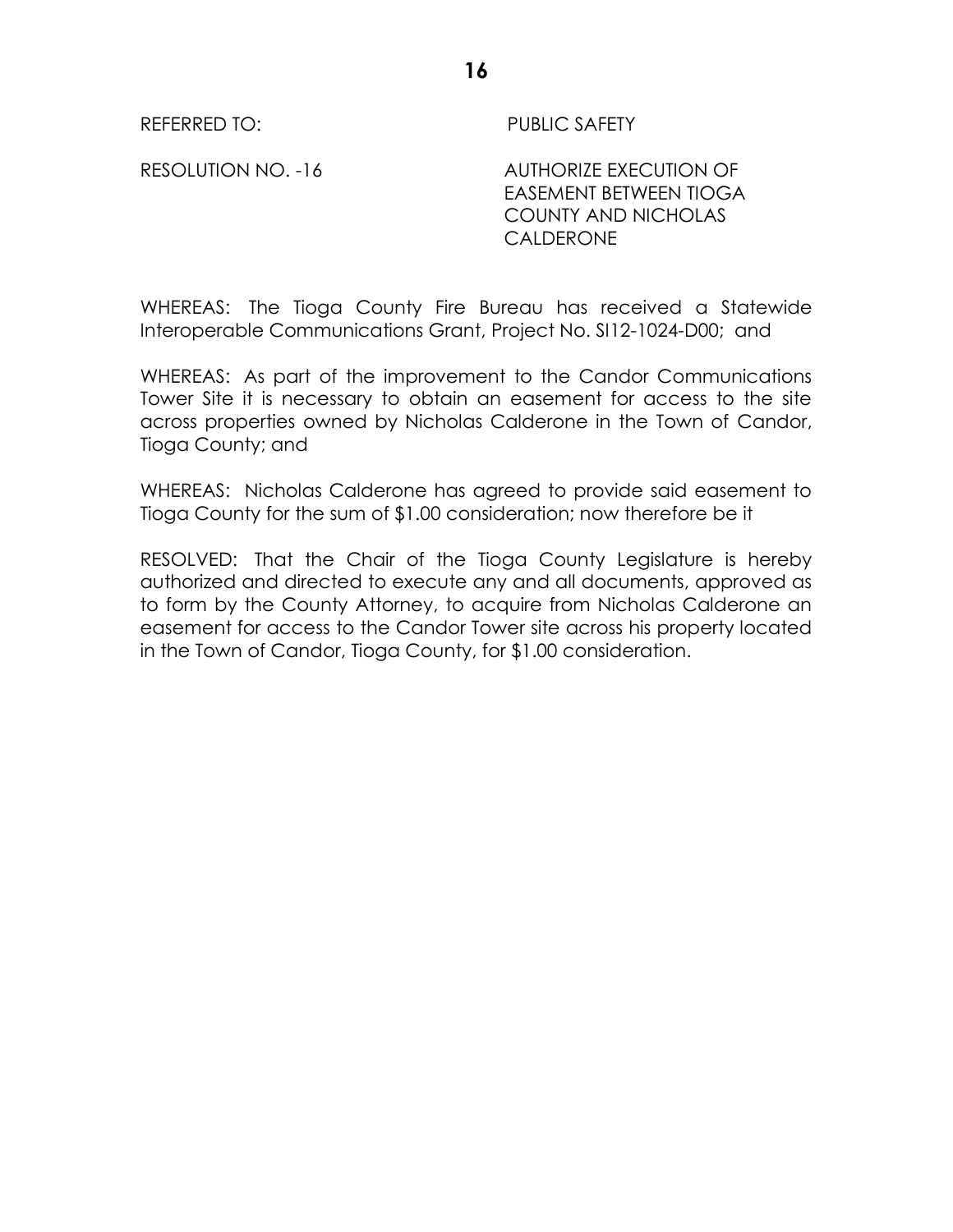RESOLUTION NO. -16 AUTHORIZE EXECUTION OF EASEMENT BETWEEN TIOGA COUNTY AND RICHARD AND HOPE VANSCOY

WHEREAS: The Tioga County Fire Bureau has received a Statewide Interoperable Communications Grant, Project No. SI12-1024-D00; and

WHEREAS: As part of the improvement to the Candor Communications Tower Site it is necessary to obtain an easement for access to the site across properties owned by Richard and Hope VanScoy in the Town of Candor, Tioga County; and

WHEREAS: Richard and Hope VanScoy have agreed to provide said easement to Tioga County for the sum of \$1.00 consideration; now therefore be it

RESOLVED: That the Chair of the Tioga County Legislature is hereby authorized and directed to execute any and all documents, approved as to form by the County Attorney, to acquire from Richard and Hope VanScoy an easement for access to the Candor Tower site across their property located in the Town of Candor, Tioga County, for \$1.00 consideration.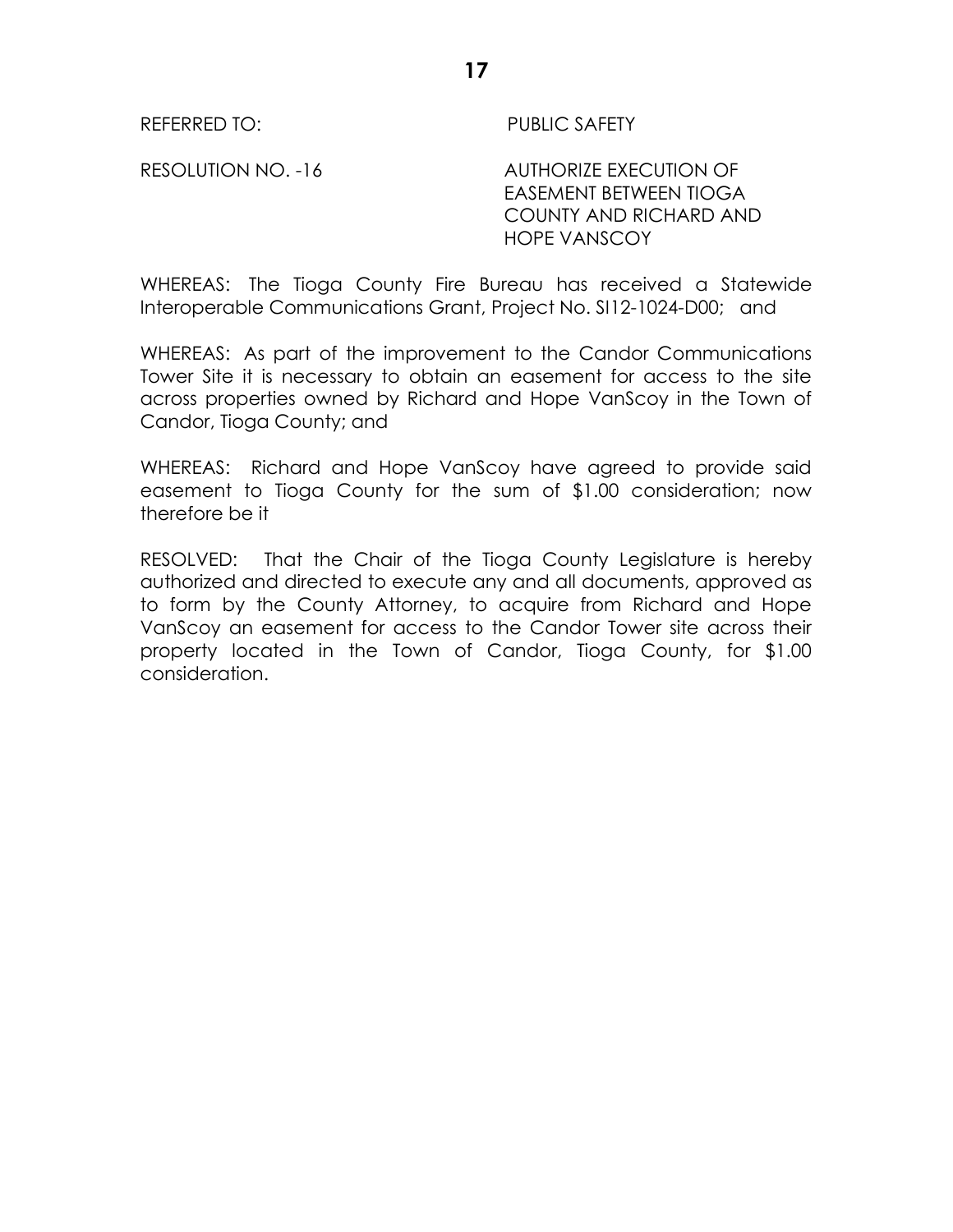RESOLUTION NO. -16 AUTHORIZE EXECUTION OF AGREEMENT WITH RENSSELAER COUNTY TO PIGGYBACK OFF RENSSELAER COUNTY BID

WHEREAS: The Tioga County Fire Bureau has received a Statewide Interoperable Communications Grant, Project No. SI12-1024-D00; and

WHEREAS: Certain purchases of equipment are necessary to upgrade the communications towers; and

WHEREAS: Rensselaer County has competitively bid much of the same equipment that Tioga County requires, and it appears to be both cost and time effective to purchase certain equipment off the Rensselaer County bid; and

WHEREAS: Such piggybacking is permitted under General Municipal Law 103 upon agreement by both counties; now therefore be it

RESOLVED: That the Chair of the Tioga County Legislature is authorized to execute an agreement with Rensselaer County, subject to approval as to form by the County Attorney, to authorize Tioga County Fire Bureau to purchase the following items of equipment from the Rensselaer County bid:

- 1. Emergency Power Generators for Communications: Rensselaer County RFB #15-37
- 2. Shelters for Communications Sites: Rensselaer County RFB #15-40
- 3. Communications Towers: Rensselaer County RFB #15-41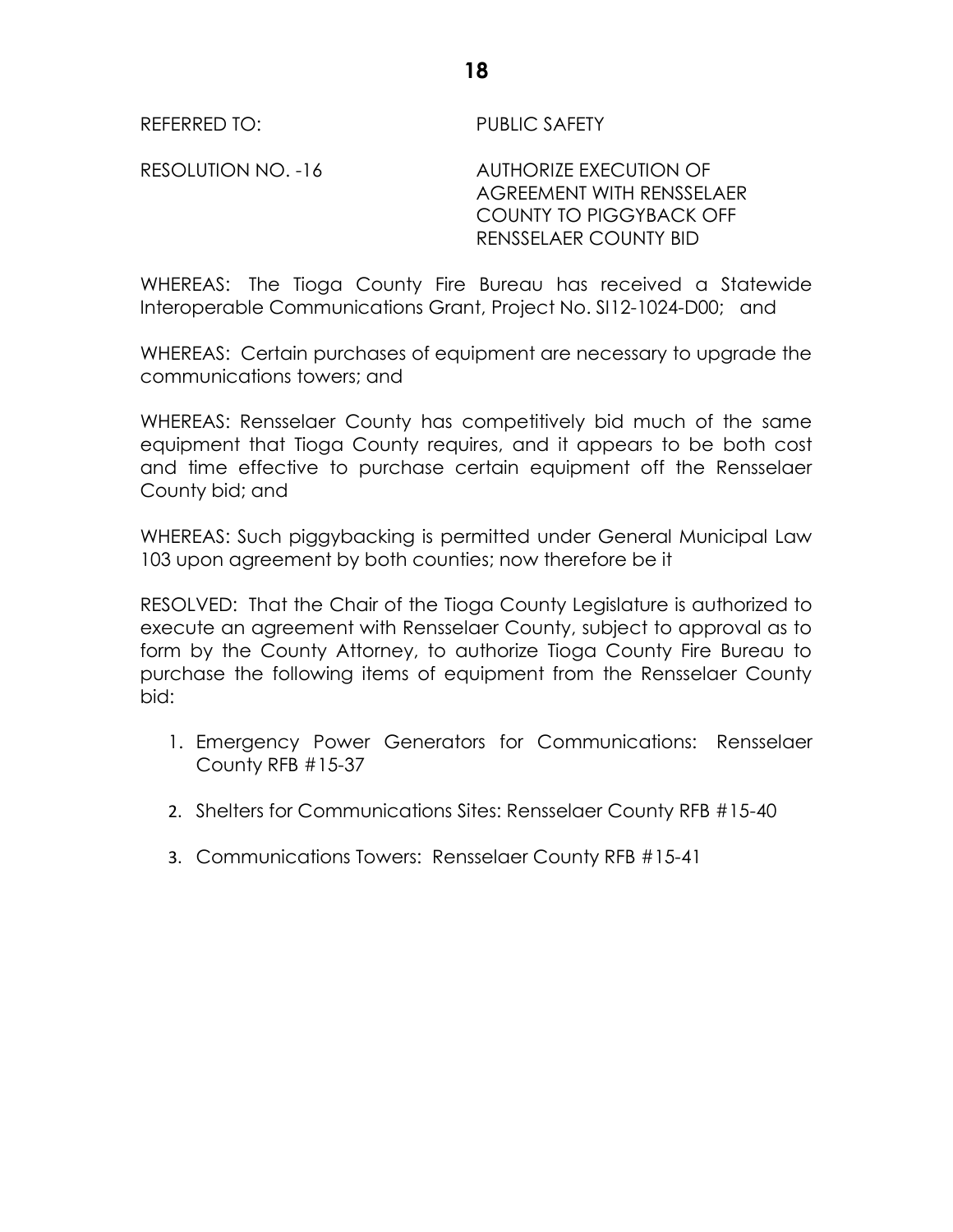#### RESOLUTION NO. -16 AUTHORIZE ACQUISITION OF PROPERTY FOR CANDOR COMMUNICATIONS TOWER SITE

WHEREAS: The Tioga County Fire Bureau has received a Statewide Interoperable Communications Grant, Project No. SI12-1024-D00 to improve the Communications Towers throughout Tioga County; and

WHEREAS: As part of the improvement to the Candor Communications Tower Site it is necessary, appropriate and for a lawful County purpose to acquire from the Candor Fire Company, Inc. a/k/a The Candor Fire Company, title in fee to the site upon which the Candor Communications Tower Facility will be located in the Town of Candor, Tioga County, together with the right of way for access to the Tower Site; therefore be it

RESOLVED: That the Chair of the Tioga County Legislature is hereby authorized and directed to execute any and all documents, approved as to form by the County Attorney, to acquire from The Candor Fire Company title in fee to the Candor Communications Tower site, together with the right of way for access, located in the Town of Candor, Tioga County, for \$1.00 consideration.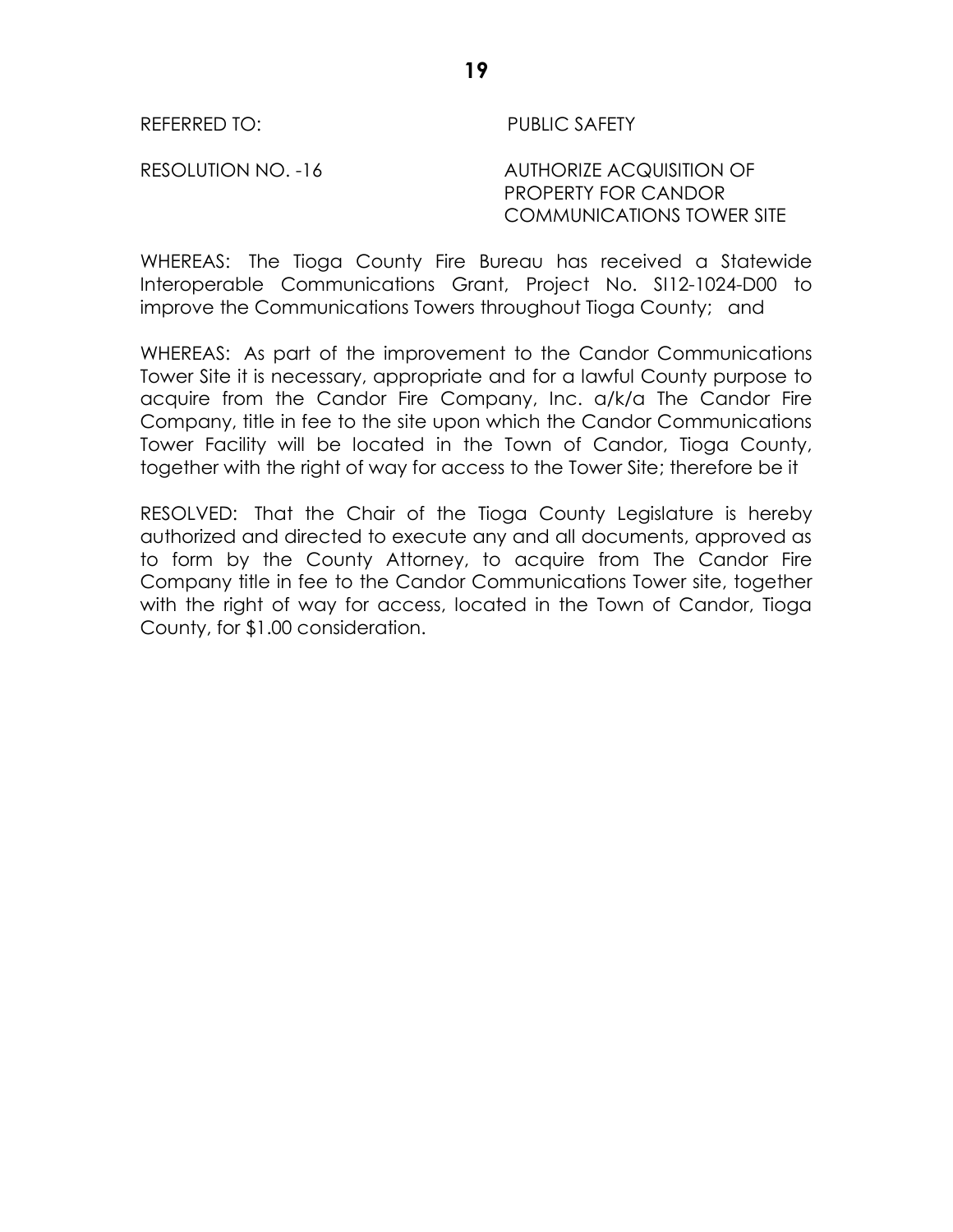# REFERRED TO: HEALTH & HUMAN SERVICES COMMITTEE

# RESOLUTION NO. –16 APPOINT MEMBER TO YOUTH BOARD YOUTH BUREAU

WHEREAS: The Tioga County Youth Board is organized as an advisory body to the Tioga County Youth Bureau; and

WHEREAS: The purpose of the Youth Board is to carry out the provision of Section 95 of the General Municipal Law of the State of New York and Resolution No. 140 of 1981 of the Tioga County Legislature; and

WHEREAS: The Tioga County Youth Board Bylaws provides for representatives to the Youth Board be appointed by the County Legislature; and

WHEREAS: The County Legislature previously appointed members to the Youth Board under Resolution No. 133-16 and vacancies exist; now therefore be it

RESOLVED: That the following listed representative be appointed as a member of the Tioga County Youth Board with the corresponding term of office consistent with the requirement of staggered rotation and to complete the unexpired term of the incumbent being replaced.

Tiffani Ruffle (Replacing Barbara Crannell) 10/01/16-12/31/17

TERM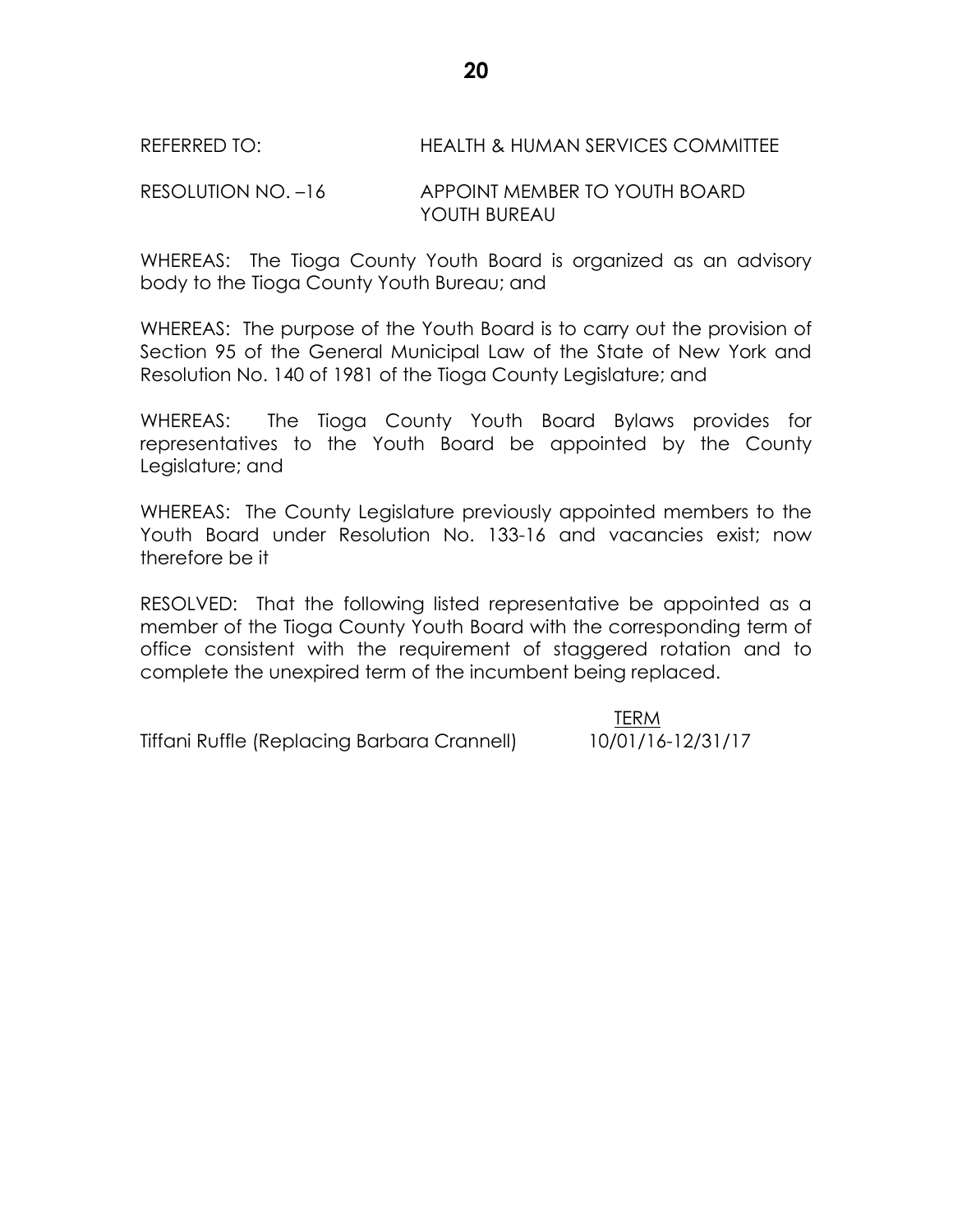REFERRED TO: PERSONNEL COMMITTEE

RESOLUTION NO. -16 AMEND COUNTY POLICY 44: NON-UNION BENEFITS

WHEREAS: New Fair Labor Standards Act (FLSA) regulations take effect December 1, 2016 which will pertain to salaried non-union employees; and

WHEREAS: The new regulations establish a salary threshold of \$47,476 for determining overtime/comp time eligibility for hours worked over 40 in any work week; and

WHEREAS: The County has decided non-union employees earning less than \$47,476 shall only be eligible to earn comp time (as allowed for by the FLSA) and not be paid for hours in excess of 40 per week; and

WHEREAS: County Policy 44 currently indicates that all non-union staff are "ineligible for overtime and comp time"; therefore be it

RESOLVED: That County Policy 44, Section 1, first paragraph be amended to read as follows:

"In accordance with the Fair Labor Standards Act (FLSA), non-union employees earning less than the minimum salary threshold shall be eligible for comp time at a rate of time and a half for any hours worked over 40 in a given work week (Saturday–Friday); these employees are considered Non-Exempt. Non-Exempt non-union employees are not eligible to be compensated for comp time. Exempt non-union employees are salaried and ineligible for overtime or comp time; the expectation is Exempt employees will work the number of hours necessary to get their jobs done."

and be it further

RESOLVED: That a new paragraph two shall be added and read as follows:

"Salary ranges are reviewed annually to determine if adjustment is necessary. Individual salaries will be reviewed as needed."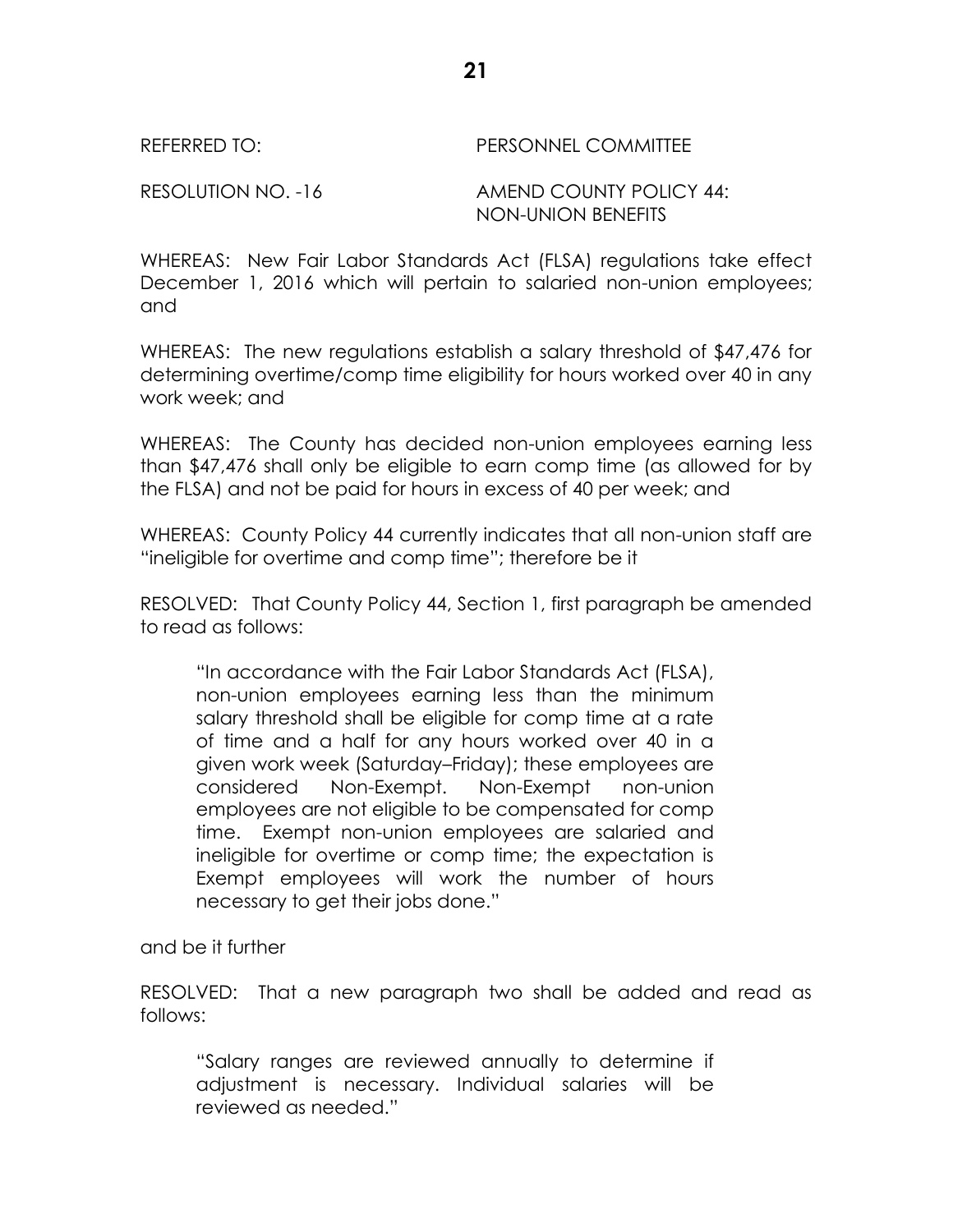and be it further

RESOLVED: That the remainder of Policy 44 shall remain in full force and effect.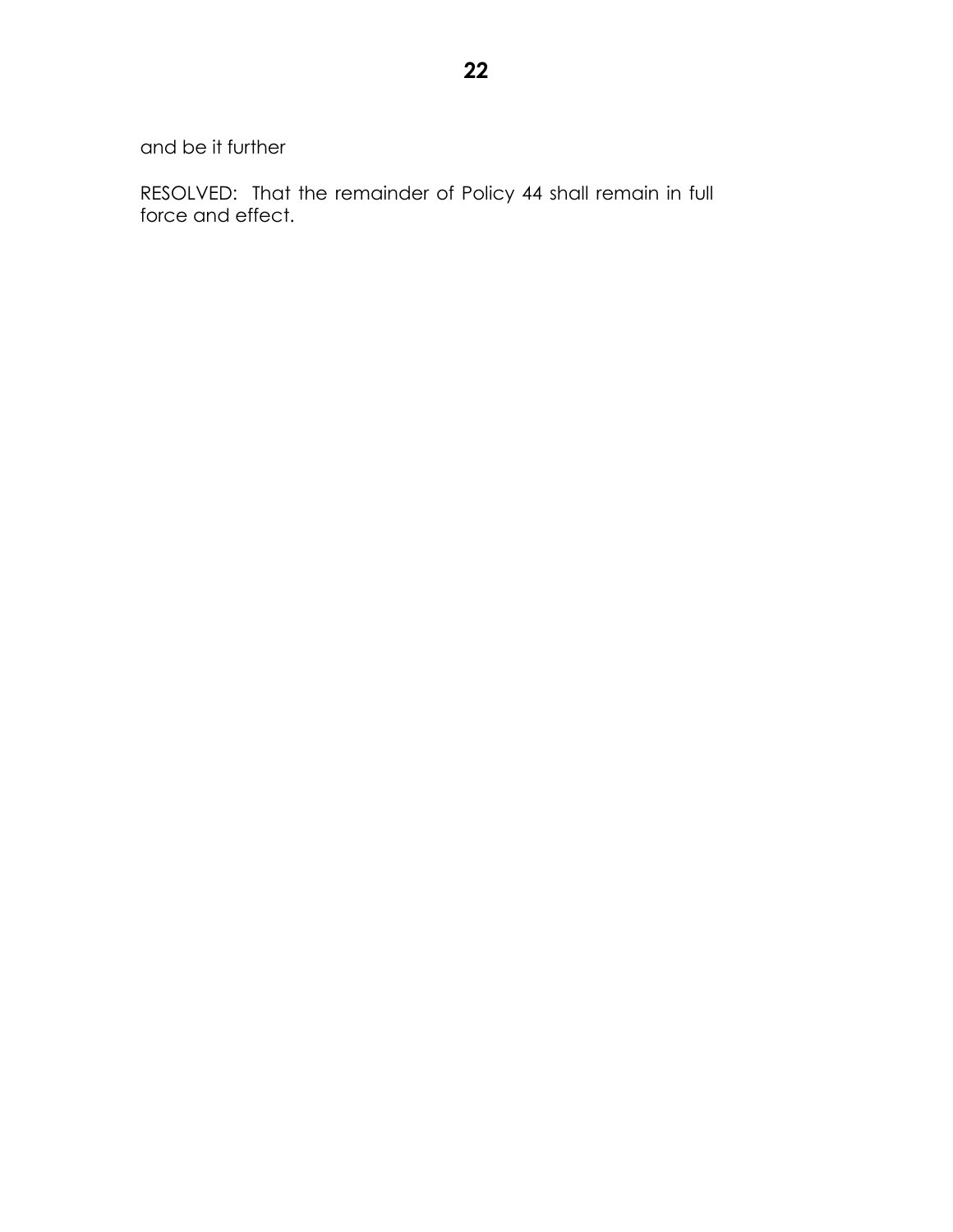#### REFERRED TO: PERSONNEL COMMITTEE

RESOLUTION NO. -16 AUTHORIZE PURCHASE OF SPECIFIC EXCESS AND EMPLOYERS' LIABILITY INSURANCE FOR WORKERS' COMPENSATION PROGRAM

WHEREAS: The Tioga County Self-Insurance Plan's excess insurance policy and employers' liability insurance policy expire December 31, 2016; and

WHEREAS: The Tioga County Self-Insurance Plan by-laws allow the committee to purchase excess or catastrophic insurance; and

WHEREAS: The continuance of both excess and employers' liability insurance policies help to limit exposure to the Tioga County Self-Insurance Plan; therefore be it

RESOLVED: That the Tioga County Legislature authorizes the Chair of the Legislature to purchase specific excess insurance and employers' liability insurance, subject to review by the County Attorney, from an A- Rated or better insurance company for the period of January 1, 2017 through December 31, 2017 to be paid for out of the 2017 Tioga County Self-Insurance budget.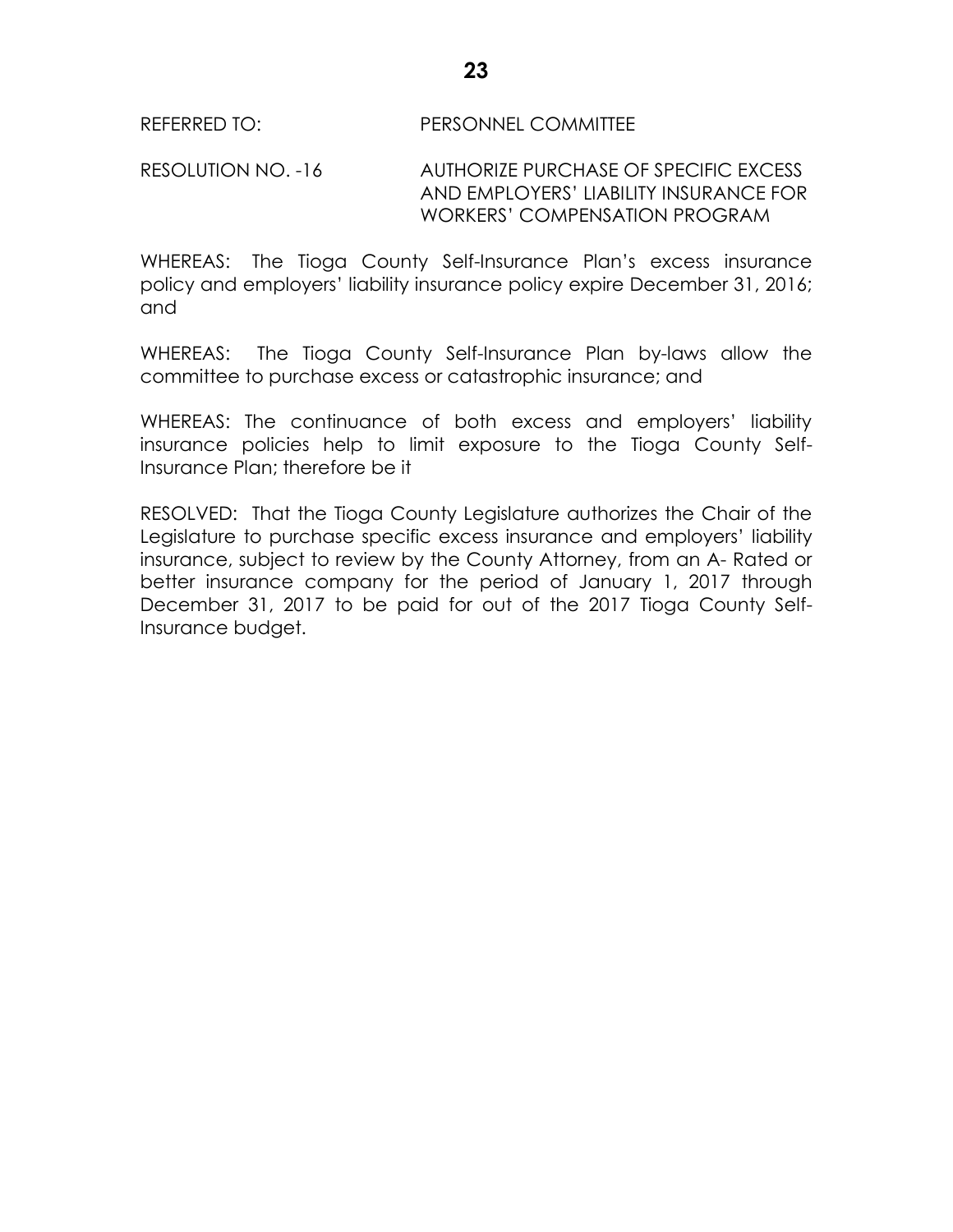### REFERRED TO: PERSONNEL COMMITTEE

RESOLUTION NO. -16 CONTRACT WITH LIFETIME BENEFIT SOLUTIONS, INC. TO ADMINISTER FLEXIBLE SPENDING AND HEALTH REIMBURSEMENT ACCOUNT PROGRAMS

WHEREAS: Tioga County currently uses the services of Lifetime Benefit Solutions, Inc. to administer Tioga County's flexible-spending and health reimbursement account programs; and

WHEREAS: Lifetime Benefit Solutions, Inc. has submitted a new contract to continue administering said programs and conduct all required compliance testing services; and

WHEREAS: The administration cost will be \$4.45 per participant per month for any employees enrolled in the flexible spending and \$4.45 per participant per month for any employees enrolled in the health reimbursement account; and

WHEREAS: The Flexible-Spending program is a negotiated benefit for all Tioga County unionized employees; and

WHEREAS: The Health Reimbursement Account is a negotiated benefit for CSEA union employees; and

WHEREAS: Both the employees and the County can save tax dollars on money channeled through the flexible spending program; therefore be it

RESOLVED: That the Tioga County Legislature authorizes the Chair of the Legislature to enter into a contract with Lifetime Benefit Solutions, Inc., subject to review by the County Attorney, for the services stated above for the period of January 1, 2017 through December 31, 2017; and be it further

RESOLVED: That Tioga County will continue with the flexible spending card for the period of January 1, 2017 through December 31, 2017.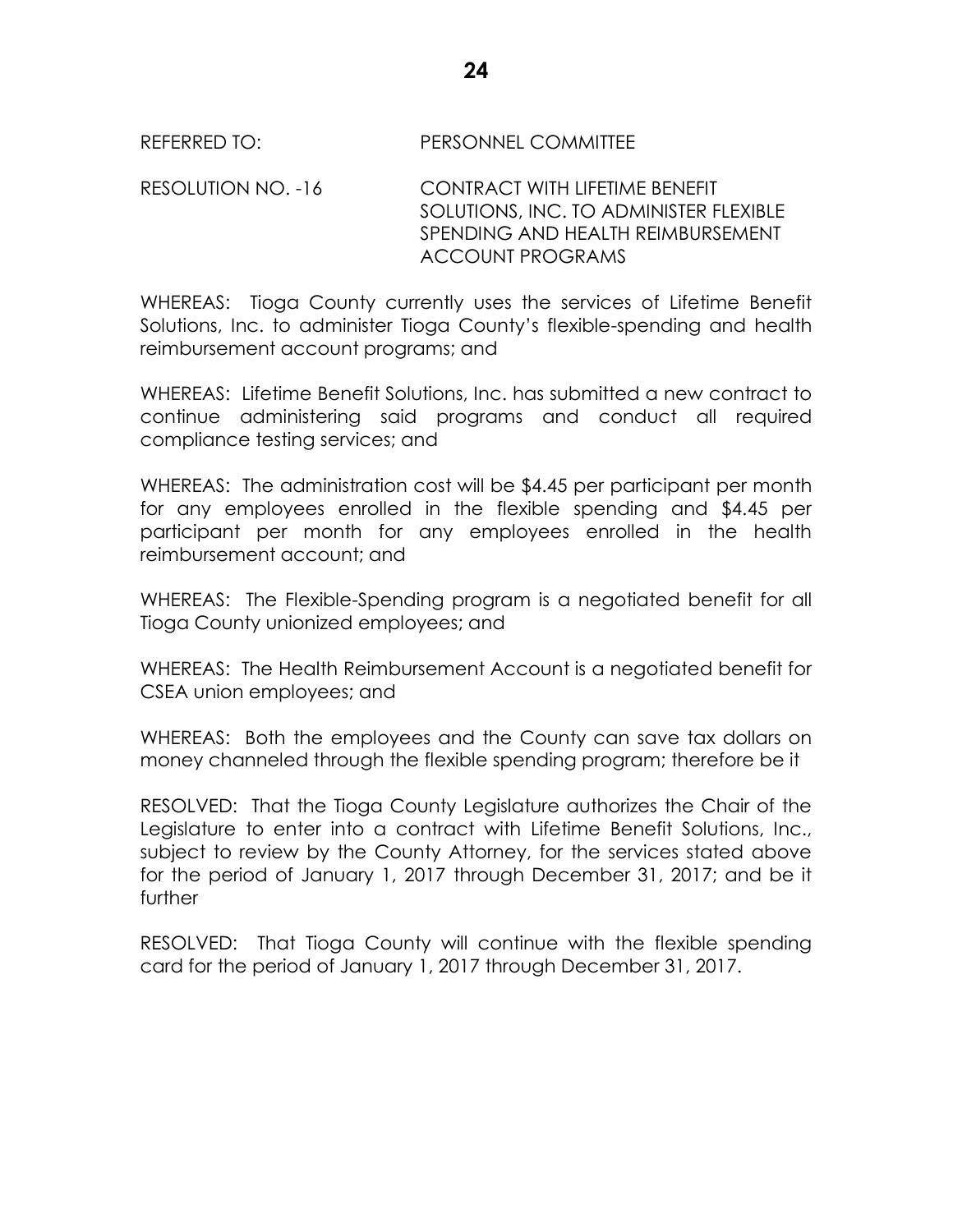#### RESOLUTION NO. -16 AUTHORIZE CONTRACT WITH POMCO FOR WORKERS' COMPENSATION ADMINISTRATION

WHEREAS: The Tioga County Self-Insurance Plan has been using the services of POMCO, a third-party administrator for our workers' compensation program, since January 1, 2003; and

WHEREAS: POMCO representatives have a dedicated in-house team of supervisors, claims adjusters, case managers, and medical bill auditors that work together to provide effective proactive management on all workers' compensation claims; and

WHEREAS: POMCO communicates with all representatives of the Tioga County Self-Insurance Plan to ensure that cases are handled as desired by the self-insured employer; and

WHEREAS: POMCO actively works to recoup any medical savings or recover any funds under New York State Workers' Compensation Law on our workers' compensation cases; and

WHEREAS: POMCO has submitted a five year contract, 2017 through 2021, keeping their service fees flat for the five year period with an optional two one-year renewals; and

WHEREAS: The Council of Governments approved at their September 2016 meeting to continue the workers' compensation third-party administrator services with POMCO; therefore be it

RESOLVED: That the Tioga County Legislature authorizes the Chair of the Legislature to enter into a five year contract with POMCO, subject to review by the County Attorney, to be our third party administrator for the Tioga County Self Insurance Plan, for the period of January 1, 2017 through December 31, 2021 at a flat per year plan administration, claim handling, and reporting cost of \$19,775.00 for 2017 through 2021.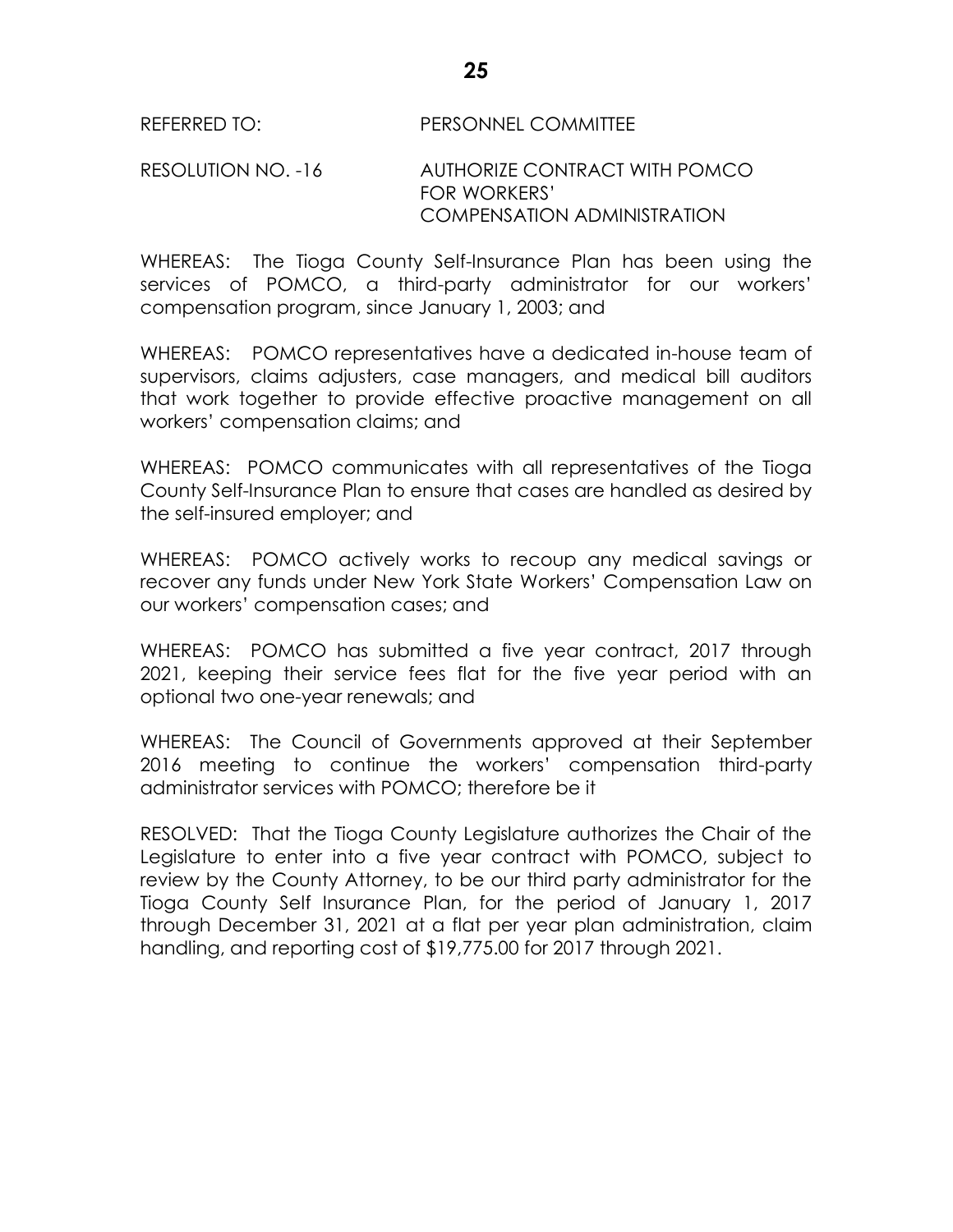| REFERRED TO:       | <b>HEALTH &amp; HUMAN SERVICES</b><br><b>COMMITTEE</b><br>PERSONNEL COMMITTEE                                                                                                                                    |
|--------------------|------------------------------------------------------------------------------------------------------------------------------------------------------------------------------------------------------------------|
| RESOLUTION NO. -16 | ABOLISH ONE (1) FULL-TIME<br>SENIOR DATA ENTRY MACHINE<br>OPERATOR POSITION AND<br>CREATE ONE (1) FULL-TIME<br><b>SENIOR ACCOUNT CLERK-</b><br><b>TYPIST POSITION</b><br>DEPARTMENT OF SOCIAL<br><b>SERVICES</b> |

WHEREAS: Legislative approval is required for the abolishment and creation of any new position within Tioga County; and

WHEREAS: A Senior Data Entry Machine Operator position, CSEA salary grade V (\$26,713-\$27,413) has been vacant within the Department of Social Services since June 24, 2016; and

WHEREAS: Upon review of departmental needs, it has been determined that said vacancy would be better utilized if it was abolished and a Senior Account Clerk-Typist position, CSEA salary grade V (\$26,713-\$27,413) was created; therefore be it

RESOLVED: That the vacant full-time Senior Data Entry Machine Operator position shall be abolished and a full-time Senior Account Clerk-Typist position shall be created effective October 12, 2016; and be it further

RESOLVED: That the Senior Account Clerk-Typist position shall be filled according to County Policy regarding new hires.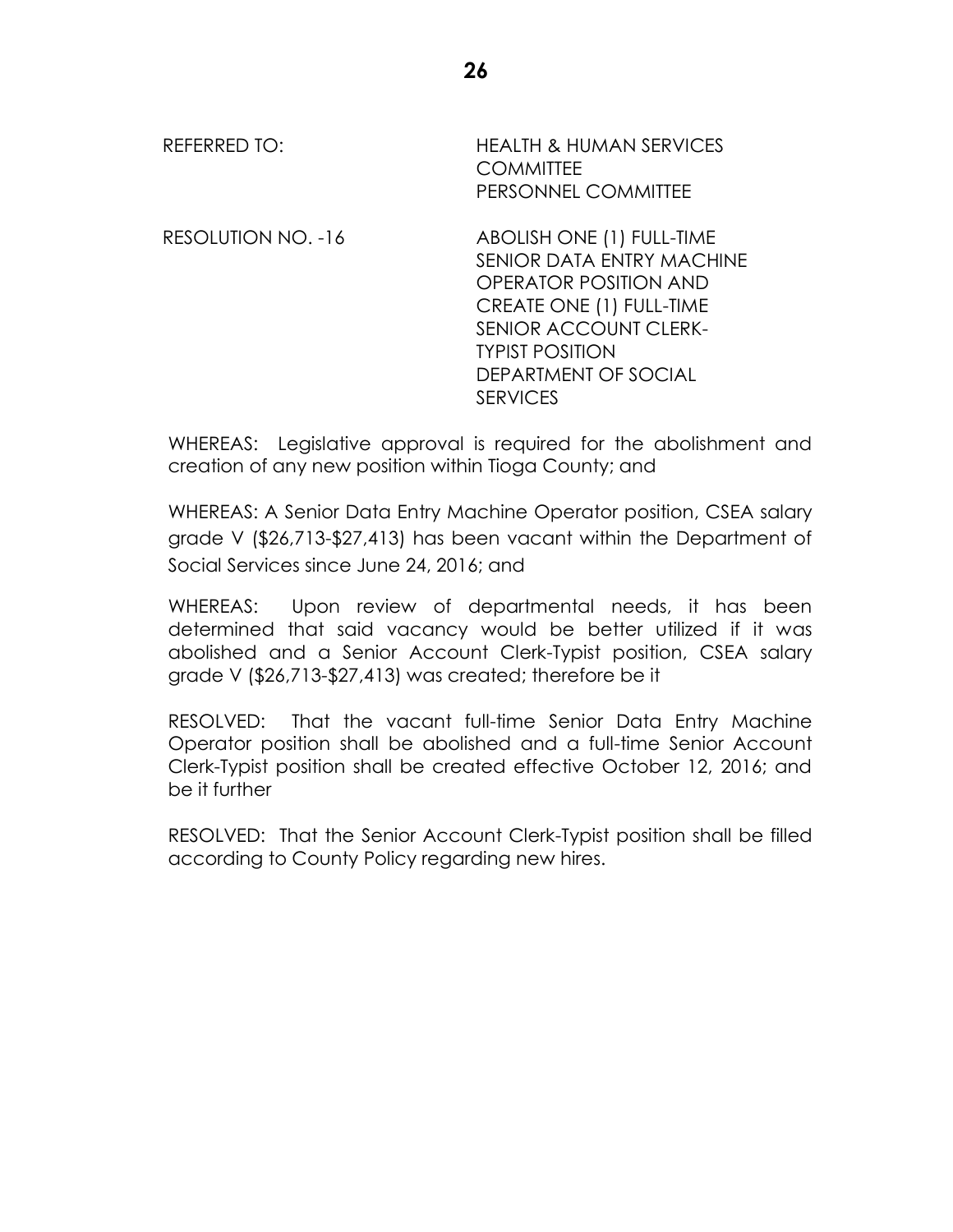REFERRED TO: LEGISLATIVE WORKSESSION

RESOLUTION NO. -16 AUTHORIZE APPOINTMENT OF DIRECTOR OF VETERANS SERVICE AGENCY VETERANS SERVICES

WHEREAS: Legislative approval is required for any appointment to a non-union position within Tioga County; and

WHEREAS: On August 31, 2016, the Director of Veterans Service Agency resigned and since that time the county has been actively recruiting to backfill said vacancy; and

WHEREAS: A qualified candidate has been identified and is able to accept appointment; therefore be it

RESOLVED: That John Holton, Sr. is appointed to the title of Director of Veterans Service Agency on a part-time basis at an annual, non-union salary of \$14,316.00 effective October 17, 2016; and be it further

RESOLVED: In accordance with Policy 44, Mr. Holton shall not receive a salary increase on January 1, 2017, and instead will be evaluated within six (6) months in order to determine a salary increase at that time.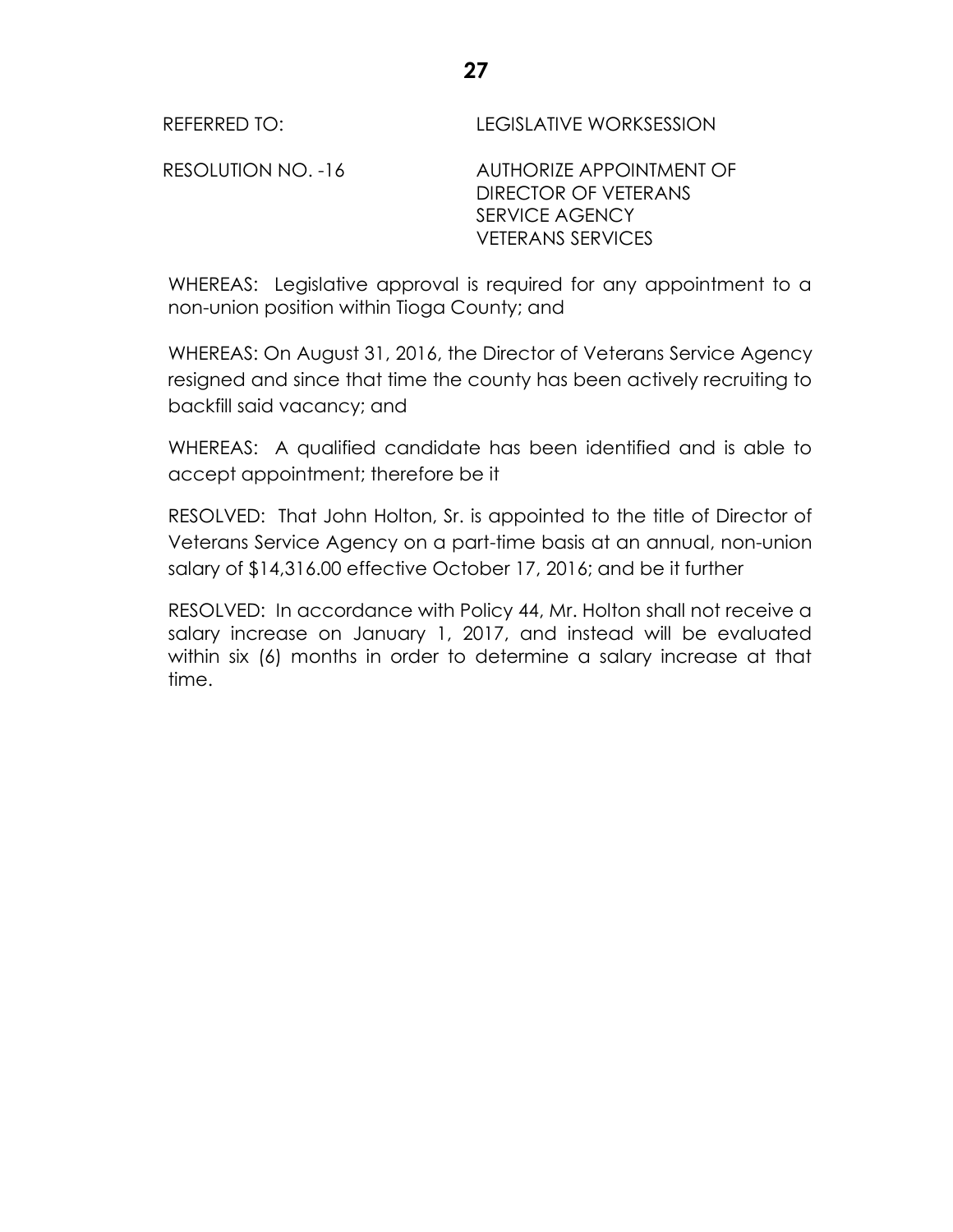| REFERRED TO:<br><b>COMMITTEE</b> | HEALTH & HUMAN SERVICES |
|----------------------------------|-------------------------|
|                                  | PERSONNEL COMMITTEE     |
|                                  |                         |

RESOLUTION NO. -16 AMEND RESOLUTION 163-16 DEPARTMENT OF SOCIAL SERVICES

WHEREAS: Legislative approval has been given per Resolution # 163-16 to create and fill Seasonal HEAP positions; and

WHEREAS: Said resolution authorized two full-time Social Welfare Examiners and one full-time Typist (Seasonal) positions will be authorized from October 17, 2016 through January 31, 2017; and

WHEREAS: Upon review of the departmental needs associated with the HEAP Program, Social Services is requesting a change in the positions as follows for the time period of October 17, 2016 through January 31, 2017:

One, full-time, Social Welfare Examiner for the period October 17, 2016 through January 31, 2017, at the starting salary of \$14.09 per hour, and

Two, full-time, Typists (Seasonal) for the period, October 17, 2016 through January 31, 2017, at the starting salary of \$11.69 per hour; therefore be it

RESOLVED: That Resolution 163-16 is amended to reflect that one, full-time Social Welfare Examiner and two, full-time Typists (Seasonal) shall be authorized for employment from October 17, 2016 through January 31, 2017 and that the remainder of Resolution 163-16 shall remain in full force and effect.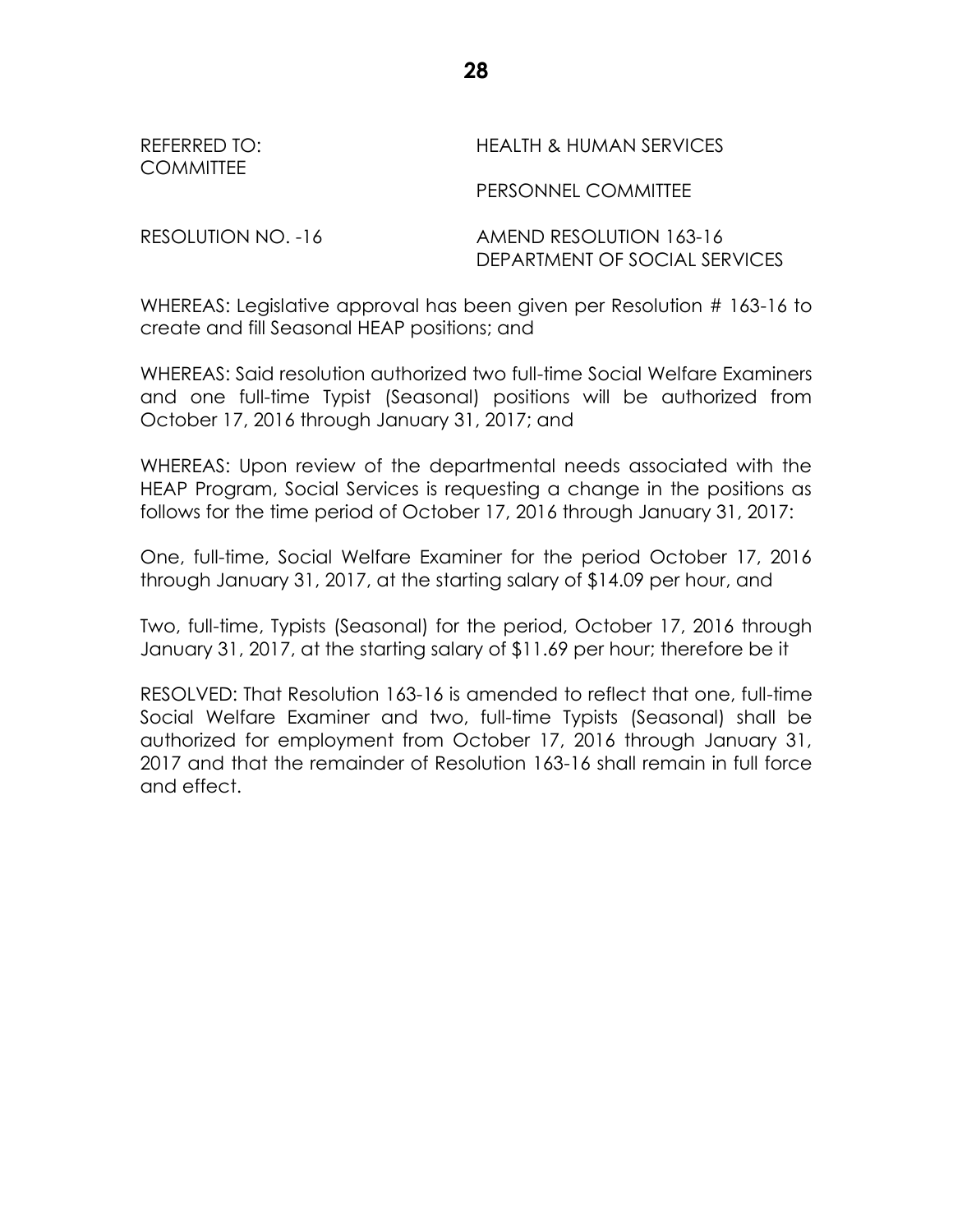REFERRED TO: HEALTH & HUMAN SERVICES COMMITTEE PERSONNEL COMMITTEE

RESOLUTION NO. -16 AUTHORIZE RECLASSIFICATION OF ONE (1) FULL-TIME VACANCY TO THREE (3) PART-TIME POSITIONS MENTAL HYGIENE

WHEREAS: Legislative approval is required to reclassify positions within Tioga County; and

WHEREAS: Due to an announced retirement, a full-time Records Management Clerk position (CSEA SG VI \$28,826-\$29,526) will become vacant within the Mental Hygiene Department effective October 29, 2016; and

WHEREAS: To better meet the needs of the department, the Director of Community Services has determined that said vacancy would provide greater efficiencies if it was restructured into three (3) part-time positions, all of which were classified as Account Clerk-Typists (\$12.37/hour); and

WHEREAS: The net savings of such a reclassification would be \$37,903 based on salary and fringe of the employee vacating the position; therefore be it

RESOLVED: That the one (1) vacant position of Records Management Clerk in the Mental Hygiene Department shall be reclassified into three (3), part-time Account Clerk-Typist (PT) positions at an hourly rate of \$12.37, effective October 31, 2016; and be it further

RESOLVED: That the 2016 headcount figures for Mental Hygiene shall change from 31 to 30 for full-time and from 0 to 3 for part-time.